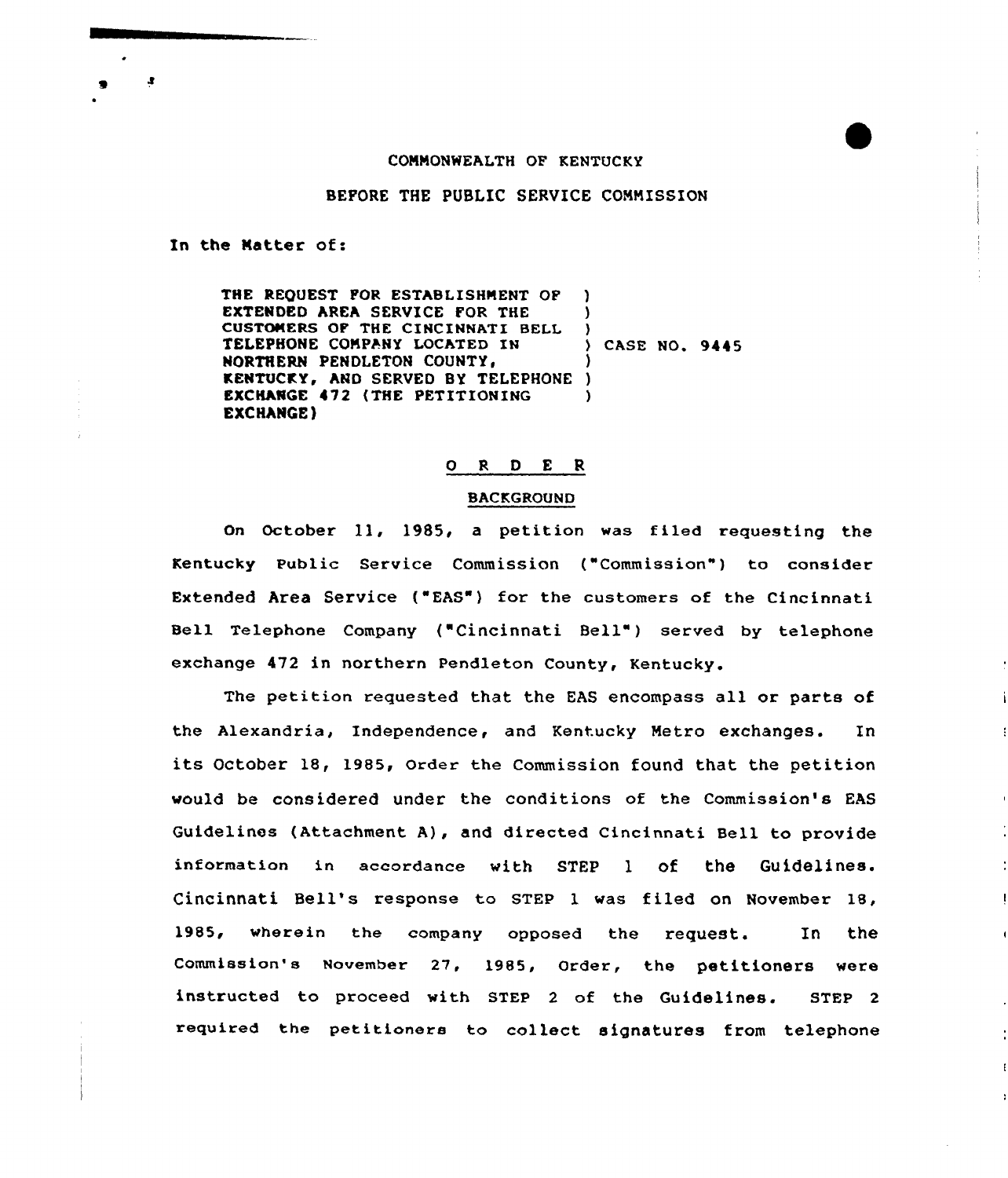subscribers in both the petitioning and desired exchanges in order to demonstrate that a valid interest existed for the proposed EAS service. After an extension of time to collect signatures was granted to the petitioners, the results were filed on Narch 31, 1986, and the petitioners had surpassed the minimum requirements for proceeding to sTEP <sup>3</sup> (see Attachment B).

سأنتج الموارث المرابط المراجع والمراجع

 $\bullet$ 

In its Order of March 25, 1986, the Commission instructed Cincinnati Bell to provide the information as outlined in STEP 3 of the EAS Guidelines. Cincinnati Bell conducted traffic studies of originating traffic for the involved exchanges for <sup>a</sup> 30-day study period (May 1-Nay 30, 1986), and filed the results with the Commission on June 26, 1986 (See Attachment C). The results of the traffic studies failed to produce the minimum community of interest factors as required by STEP 3 of the EAS Guidelines.

In accordance with STEP 4 of the Guidelines, a public hearing was held August 27, 1986, to allow the petitioners an opportunity to discuss the results of the traffic study and to present any other evidence as to why this request should proceed to sTEp 5. The petitioners demonstrated public support for their request with a large attendance of subscribers at the August 27, 1986, hearing. Additionally, the petitioners presented the Commission with over 100 letters of support from concerned subscribers. The Commission acknowledges the public support shown at the hearing, and has considered the letters of support in reaching its decision in this case.

 $-2-$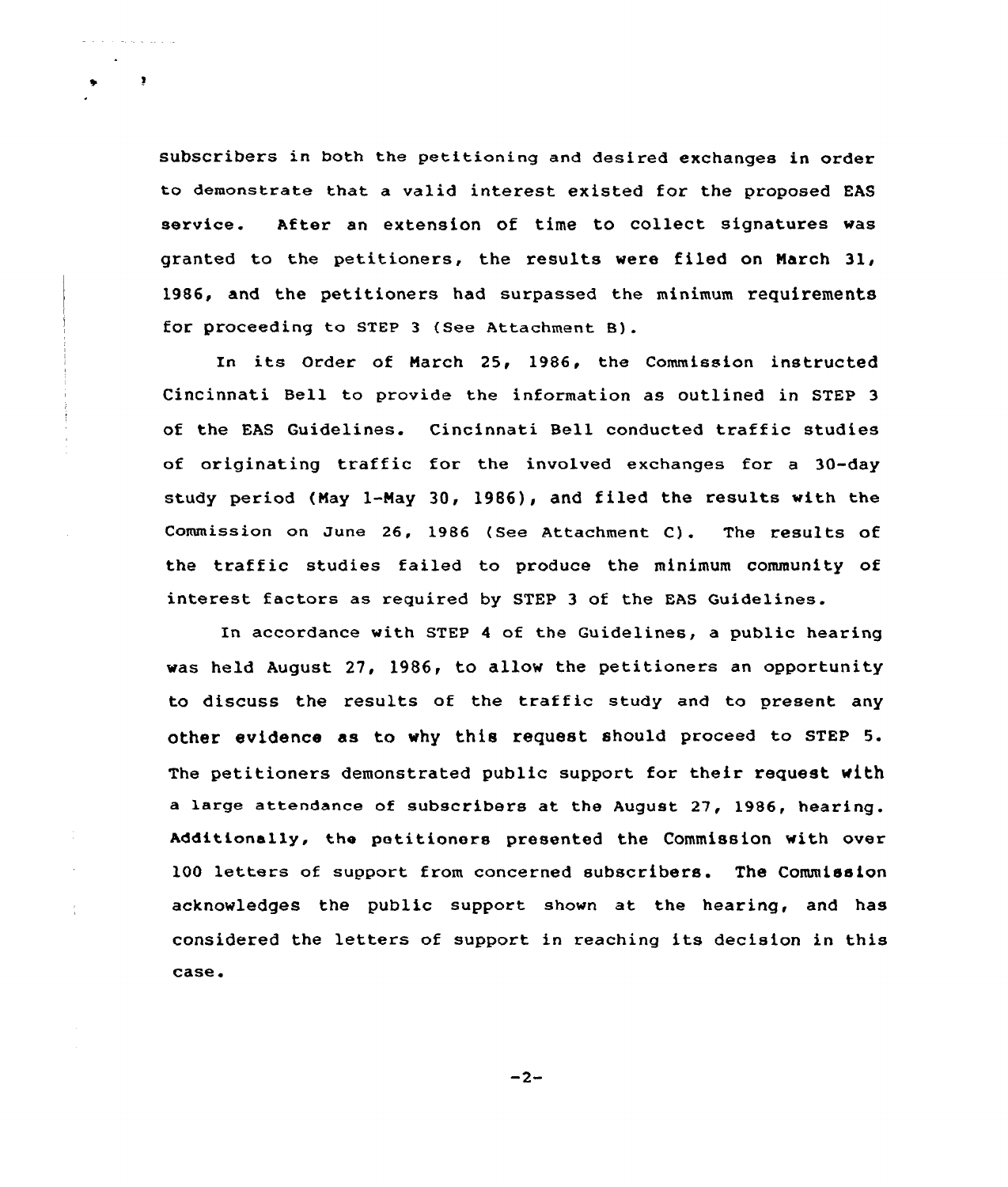#### DISCUSSION

EAS is often inaccurately referred to as "free calling". The service is not "free", and if EAS were granted in this case the approximate increase in rates to the subscribers of the Butler exchange would be \$4.79/month for residential subscribers and S20.00/month for business subscribers. Those subscribers in the Alexandria, Independence, and Kentucky Metro exchanges would be asked to pay about \$.29/month to enable them to call the Butler exchange. Under the usual criteria applied, in order for an EAS request to be granted there must exist <sup>a</sup> two-way community of interest between the petitioning exchange and any desired exchange. The EAS Guidelines are used as a device to measure this community of interest.

During the hearing, the petitioners presented several factors which they felt may have caused the traffic levels to be inaccurately represented. They are as follows:

- (l) That the high cost/per minute toll charge supressed the calling levels.
- (2) That in order to avoid toll charges, subscribers made calls to the Kentucky Retro exchange from areas outside of the Butler exchange.
- (3) That foreign exchange service ("FX") traffic was not included as part of the study.

With respect to item (l), the EAS Guidelines are based on toll traffic, and as <sup>a</sup> result, this factor has already been considered in setting the required traffic levels. While the activity mentioned in item (2) may have to some degree influenced

 $-3-$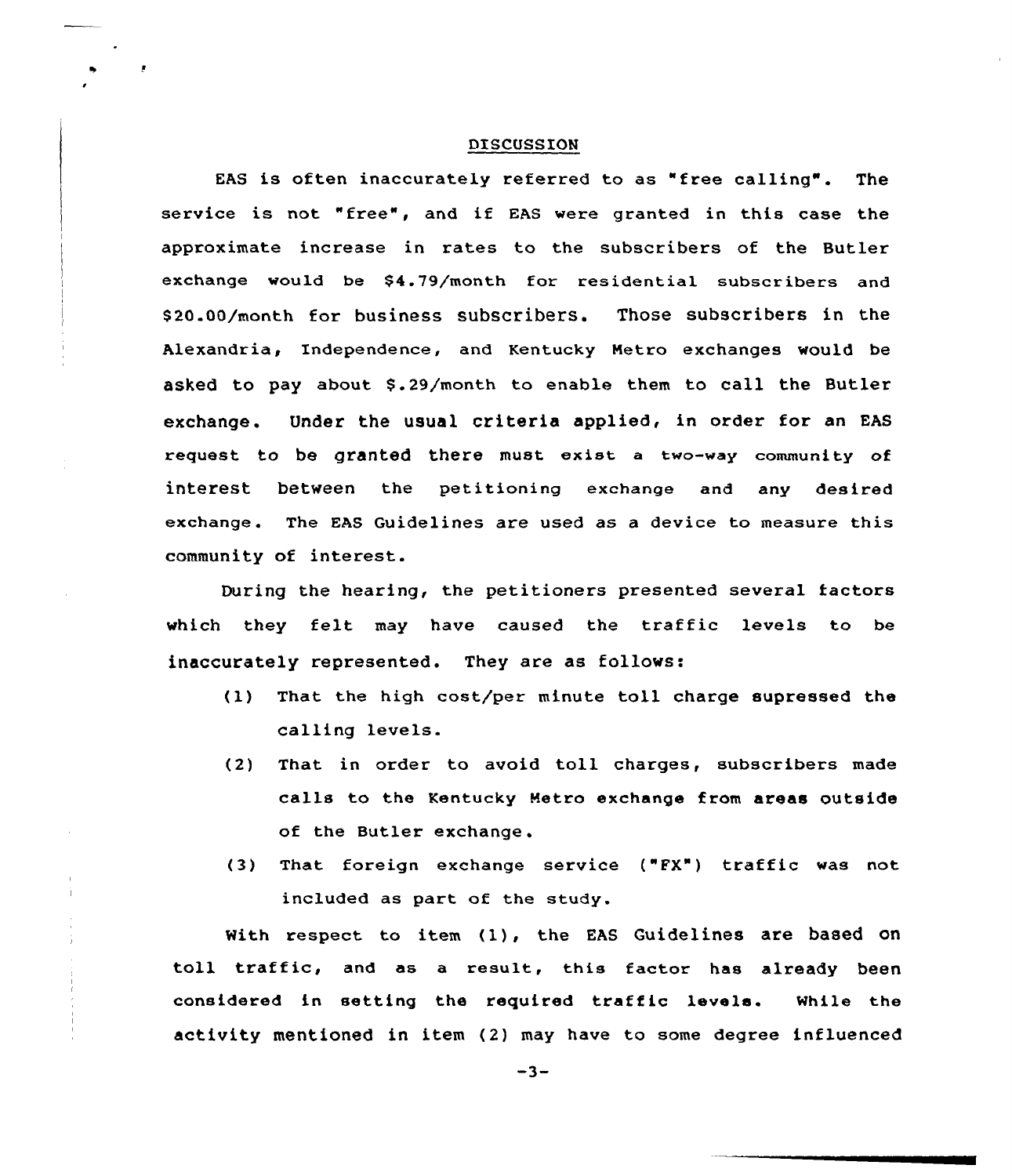the traffic level from the petitioning exchange to the desired exchanges, it would not have affected the reverse traffic levels. Finally, with respect to FX traffic, Cincinnati Bell stated that it does not measure this type of traffic and therefore was unable to include it in the study. The Commission acknowledges that the inclusion of FX traffic in the study would increase the values somewhat (from petitioning to desired, and the reverse). However, the added traffic from the desired exchanges (particularly Kentucky Metro) would not significantly increase the community of interest factors in that direction.

 $\mathbf{r}$ 

During the hearing, the petitioners pointed out that in order to meet the Guidelines' traffic requirements from the Kentucky Netro to the Butler exchange, each subscriber in the Butler exchange would have had to receive over 100 phone calls from the Kentucky Netro exchange in the one month test period. While the Commission recognizes that in this case it is highly unlikely that the above stated level could have been attained, it maintains that it is for this reason that each EAS request is evaluated utilizing the flexibility which has been built into the Guidelines.

In this case, the evidence showed that 96 percent of the Kentucky Metro area did not place a single call to the Butler exchange. The traffic levels from the Alexandria and Independence exchanges to the Butler exchange were similarly low. The highest level of traffic from <sup>a</sup> desired exchange to the petitioning exchange was recorded for the Alexandria to Butler route. However, the traffic level from Butler to Alexandria did not meet the required level (See Attachment C, Butler to Alexandria Route).

 $-4-$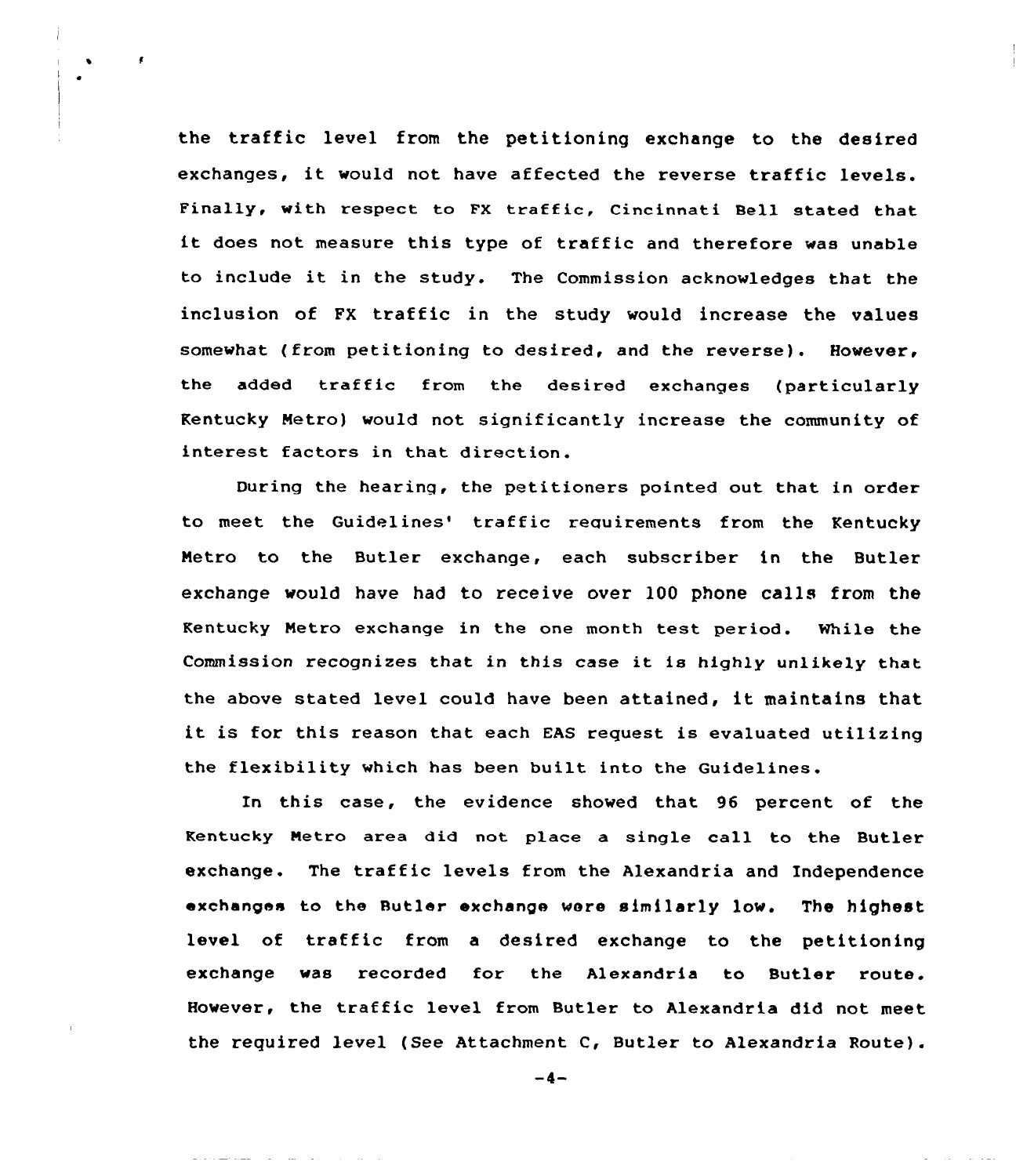The highest level of traffic from the petitioning exchange to <sup>a</sup> desired exchange occurred in the Butler to Kentucky Netro route. However, as mentioned above, the reverse traffic was far below any level indicating <sup>a</sup> minimum two-way community of interest.

The petitioners contend that they are an integral part of the Northern Kentucky Metropolitan area except for telephone service. Unfortunately, as can be seen in the preceding paragraphs, the traffic data in this case simply do not support pursuing the investigation of EAS.

In its June 9, 1981, Order in Case No. 8110, The Petition of Some Residents of Butler and Falmouth in Pendleton County, Kentucky, for Extended Area Telephone Service (EAS) to the Exchanges of Alexandria, and Cincinnati, Ohio, the Commission ordered Cincinnati Bell to develop an Optional Calling Plan ("OCP") which would allow special rates for subscribers with certain calling patterns to call into the desired Northern Kentucky Exchanges. The Commission recognizes that the OCP is not <sup>a</sup> substitute for EAS and only makes reference to it in this case to the extent that it may offer an alternative to some customers. The OCP tariff which is currently in effect. is attached (See Attachment D).

### FINDINGS AND ORDER

Having considered the evidence of record and being advised, the Commission is of the opinion and finds that:

1. The traffic study results presented as part of STEP <sup>3</sup> of the EAS Guidelines failed to meet the reguired levels.

 $-5-$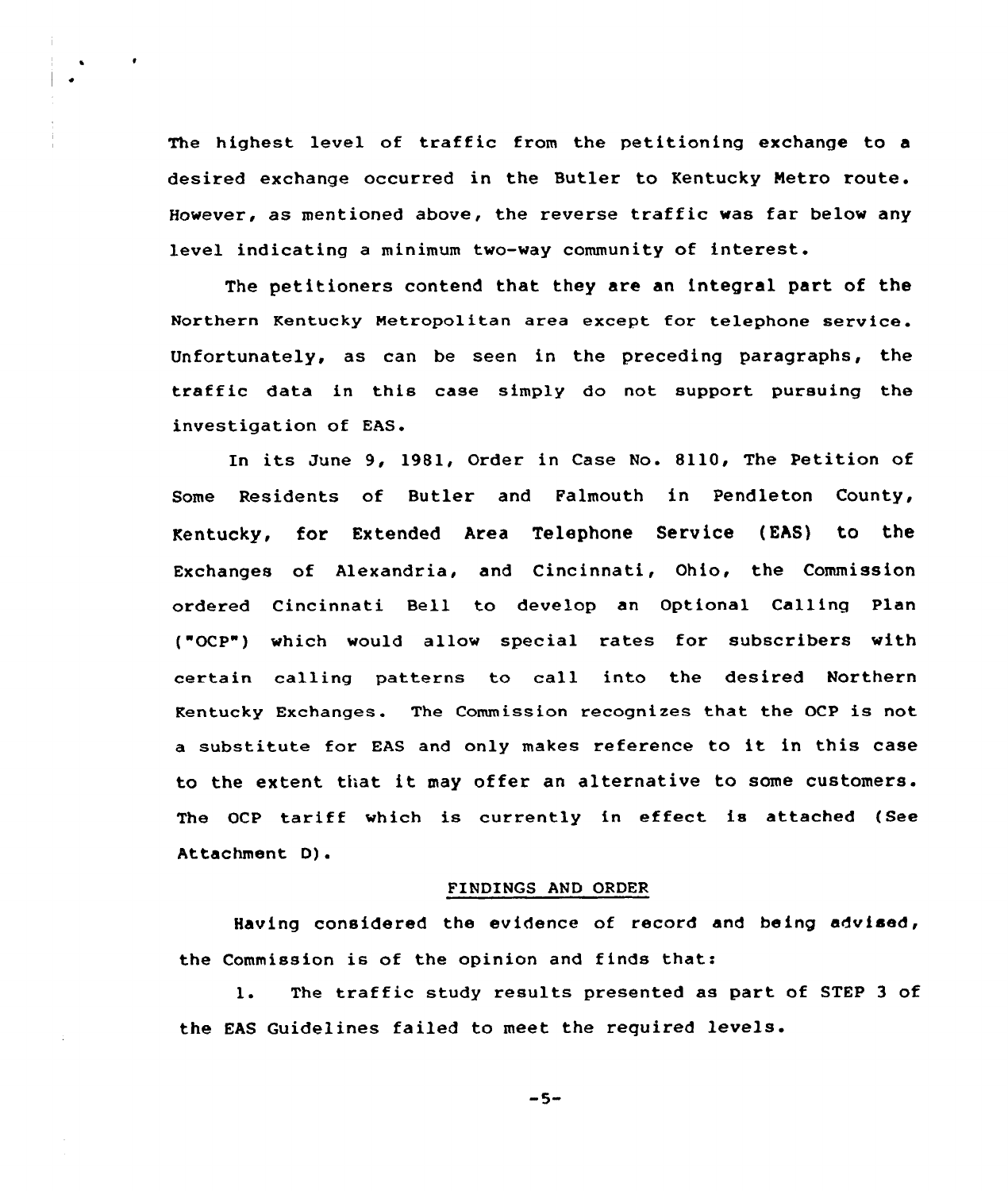2. The petitioners have failed to demonstrate that a two-way community of interest exists between the petitioning exchange and the desired exchanges.

IT IS THEREFORE ORDERED that:

l. The petition for EAS between the Butler exchange and the Alexandria, Independence and Kentucky Metro exchange be and it hereby is denied.

2. This case be and it hereby is dismissed.

Done at Frankfort, Kentucky, this 16th day of January, 1987.

PUBLIC SERVICE COMMISSION

2 D. / fems Chairman VIce Chairman

ATTEST:

Executive Director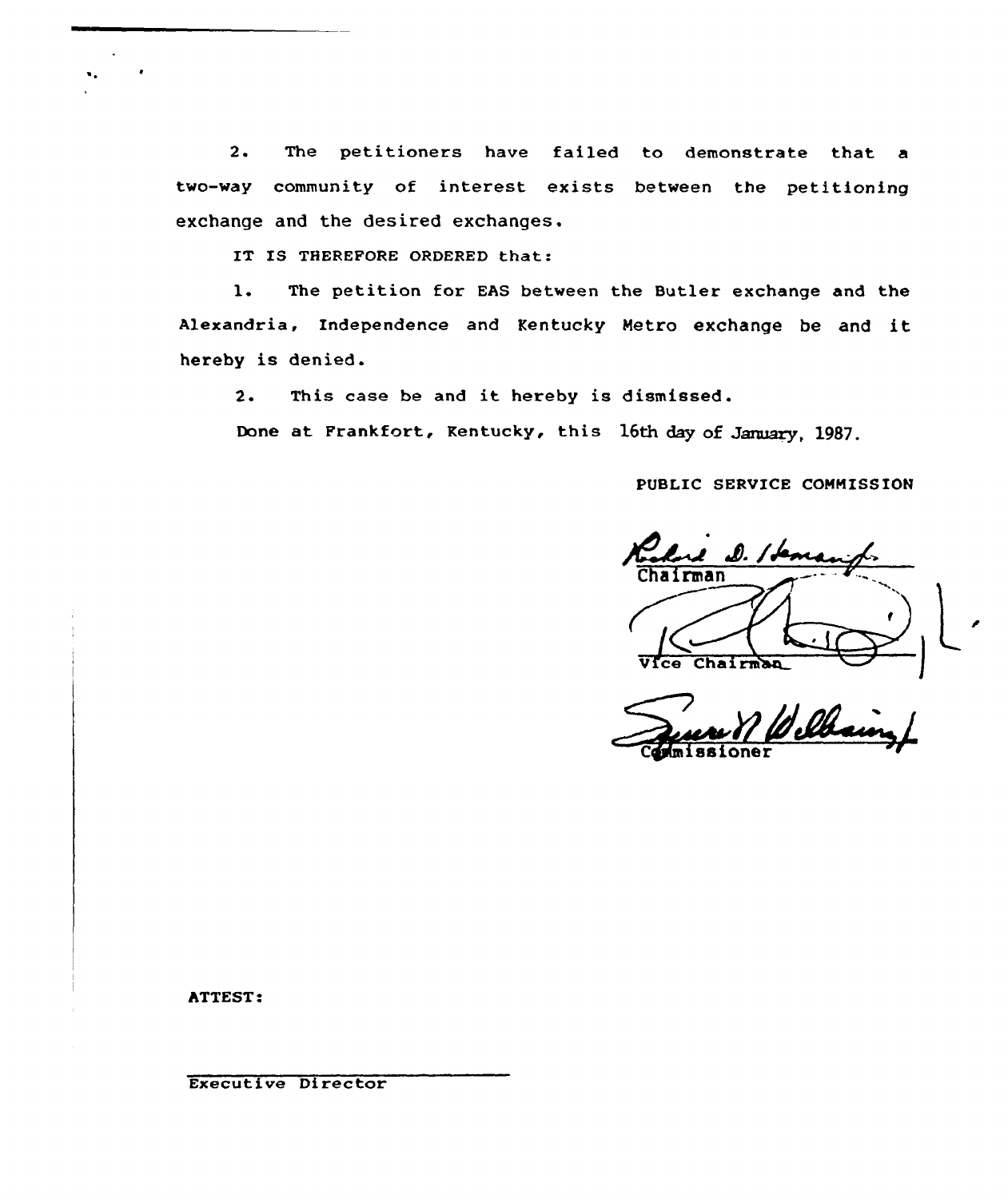# ATTACHMENT A

# APPENDIX TO AN ORDER OF THE PUBLIC SERVICE COMMISSION IN CASE NO. 9445, DATED  $1/16/87$

## PUBLIC SERVICE CONNISSION GUIDELINES FOR CONSIDERATION OF REguESTS FOR ESTABLISHMENT OF EXTENDED AREA SERVICE

## General Provisions

This document provides for the consideration of requests for Extended Area Service (EAS) which have been brought before the Commission by telephone subscribers or others desiring the proposed service. 'The EAS considered shall be two-way non-optional service between entire exchanges under jurisdiction of this Commission. Such exchanges must be either contiguous or connected by a series of consecutively contiguous exchanges which have or are proposed to have a local calling area including the proposed EAS plan. If these above provisions are in conflict with either the specific language or general intent of appropriate tariffs of a company, the Commission may, in view of this conflict in regulations, permit deviation from such provisions upon application by the company.

EAS will be provided under these guidelines only when there is a demonstrated community of interest between exchanges, the relevant costs have been determined and appropriate customer surveys have indicated a clear willingness to pay any higher local rates attendant to the establishment of the service.

The "procedure" herein is a step-by-step process, with criteria for each step having to be successfully met to continue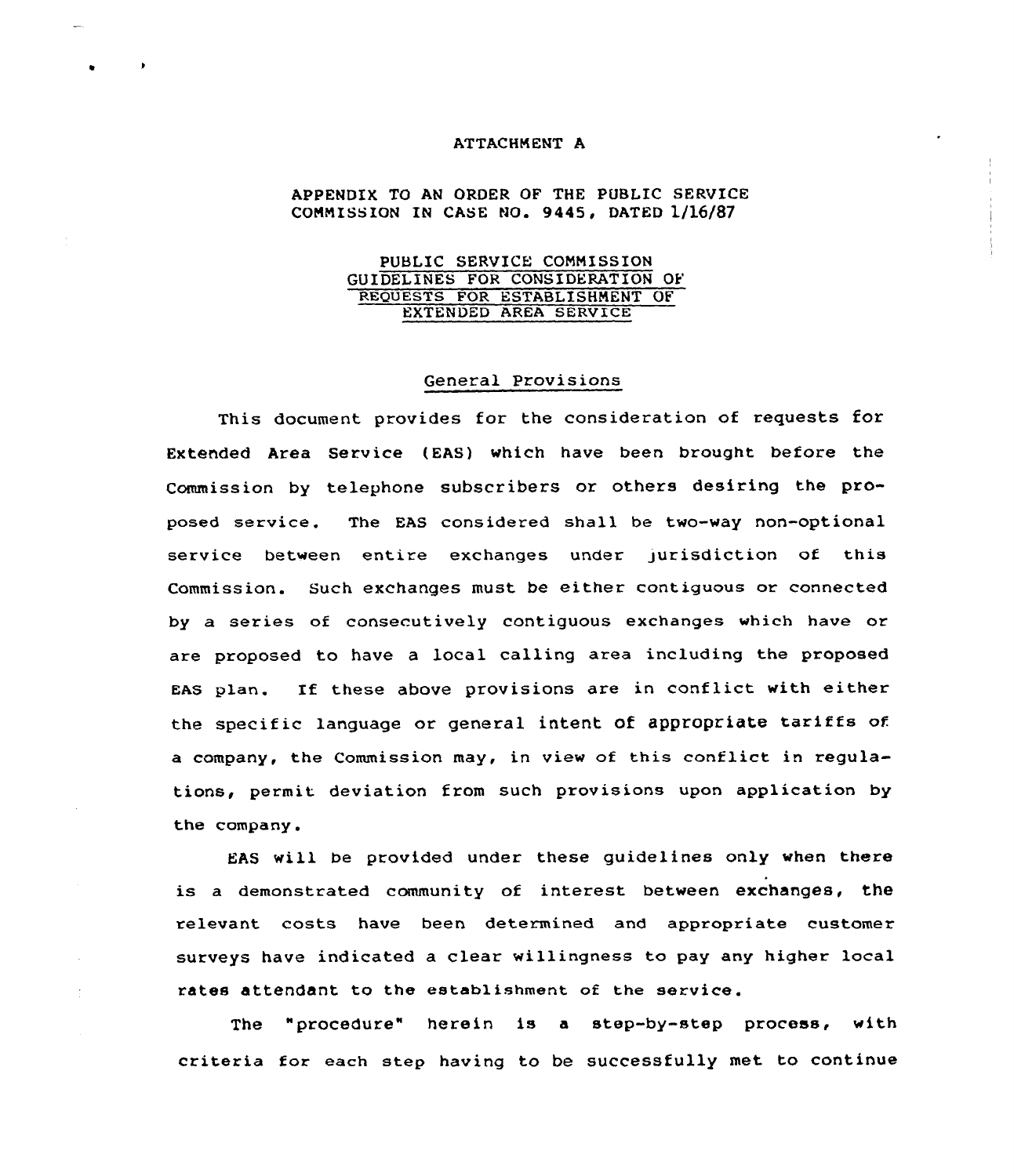consideration of the EAS request, except as specifically noted. Failure to meet any such step will end consideration of the request at that point unless otherwise specified. However, petitioners may at any time withdraw their request, at which time the Commission may terminate the proceedings.

### Glossary of Terms

For the purpose of this procedure, the following definitions apply.

Central Office is a unit of a telephone company including the switching equipment and associated facilities used to establish connections between subscribers' lines connected thereto and to trunk or toll lines ( intraexchange or interexchange) to other central offices within the same or other exchanges.

Community of Interest Factor (CIF) is a dual measurement for determining the feasibility of implementing Extended Area Service. A CIF is arrived at by: 1) dividing the total of Long Distance Message Telecommunications Service {toll) and Optional Calling plan (OCp) messages made from an exchange to another exchange during the study period by the total number of subscribers in the originating exchange; and 2) dividing the total number of subscribers placing the required minimum number of messages stated in the first part by the total number of subscribers in the originating exchange.

Exchange is a geographical area established by a telephone company for the administration of telephone service. It consists of one or more central offices together with associated plant used in furnishing telephone service in that area. Long distance

 $-2-$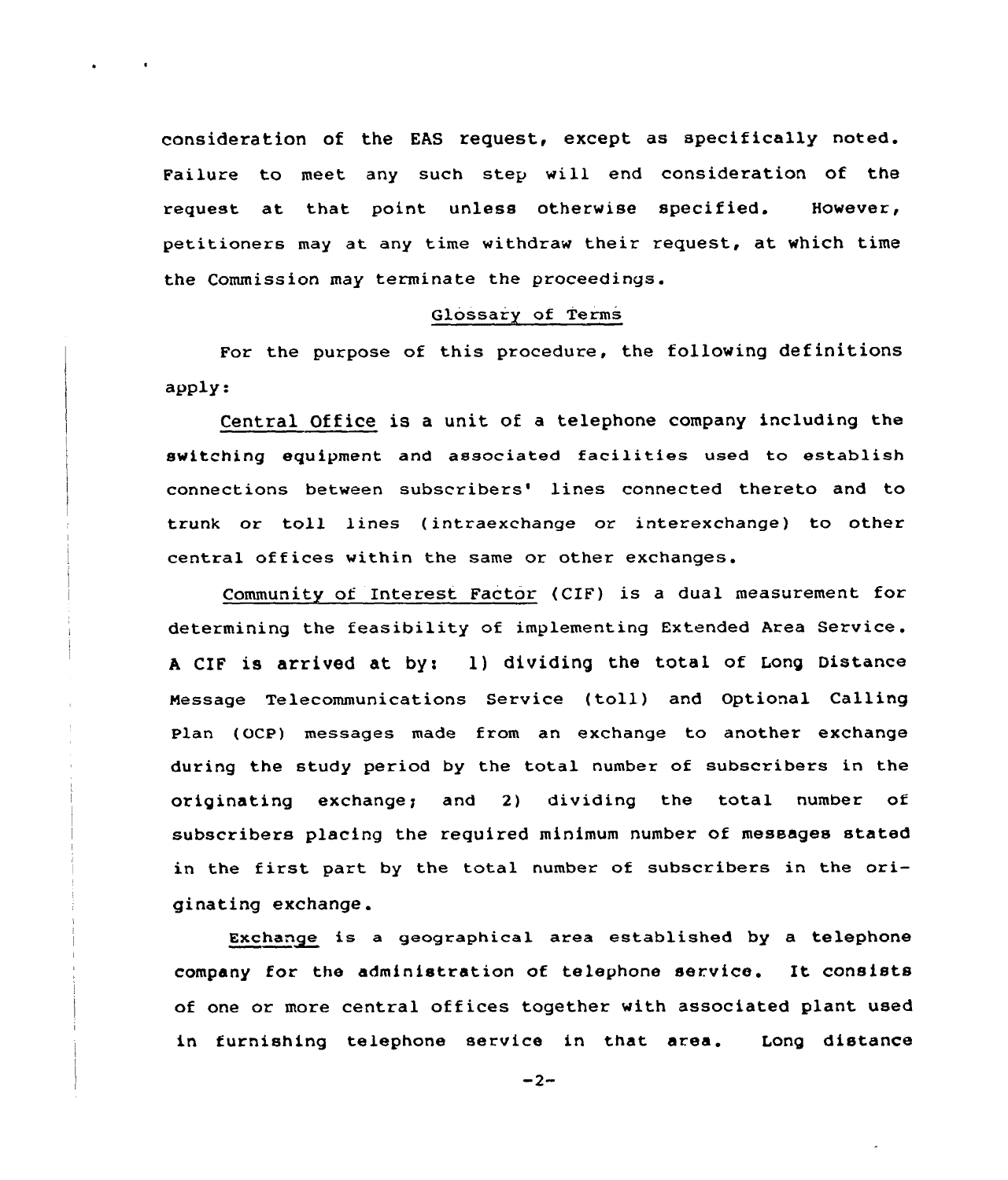(toll) charges do not apply for messages between subscribers served by the same exchange. Petitioning Exchange is the exchange in which the original petitioners for EAS are located. Desired Exchange is the exchange to which EAS is desired by the petitioners.

 $\ddot{\phantom{1}}$ 

 $\bullet$ 

Extended Area Service (EAS} is a type of telephone switching and trunking arrangement which provides for calling among all subscribers of two or more telephone exchanges without the application of Long Distance Message Telecommunications Service (toll) charges.

Local Calling Area (LCA) is that area which all subscribers served may call all other served subscribers without the application of toll charges to any subscriber for such calls, i.e., the area encompassing <sup>a</sup> common Extended Area Service plan.

Main Stations are all telephones, including Centrex and ESSXl (or similar type systems} and coin telephones, and excluding all extension telephones, which have access to the public network, and including (in lieu of any associated telephones} key system and PBX trunks, special circuits, and equivalent.

Message is a completed telephone eall, regardless of duration, distance or origination time.

Optional Calling Plan (OPC) is a calling plan of a varying type which may be made available within an exchange to individual subscribers having a need to frequently communicate with a distant exchange to which EAS is not offered.

 $-3-$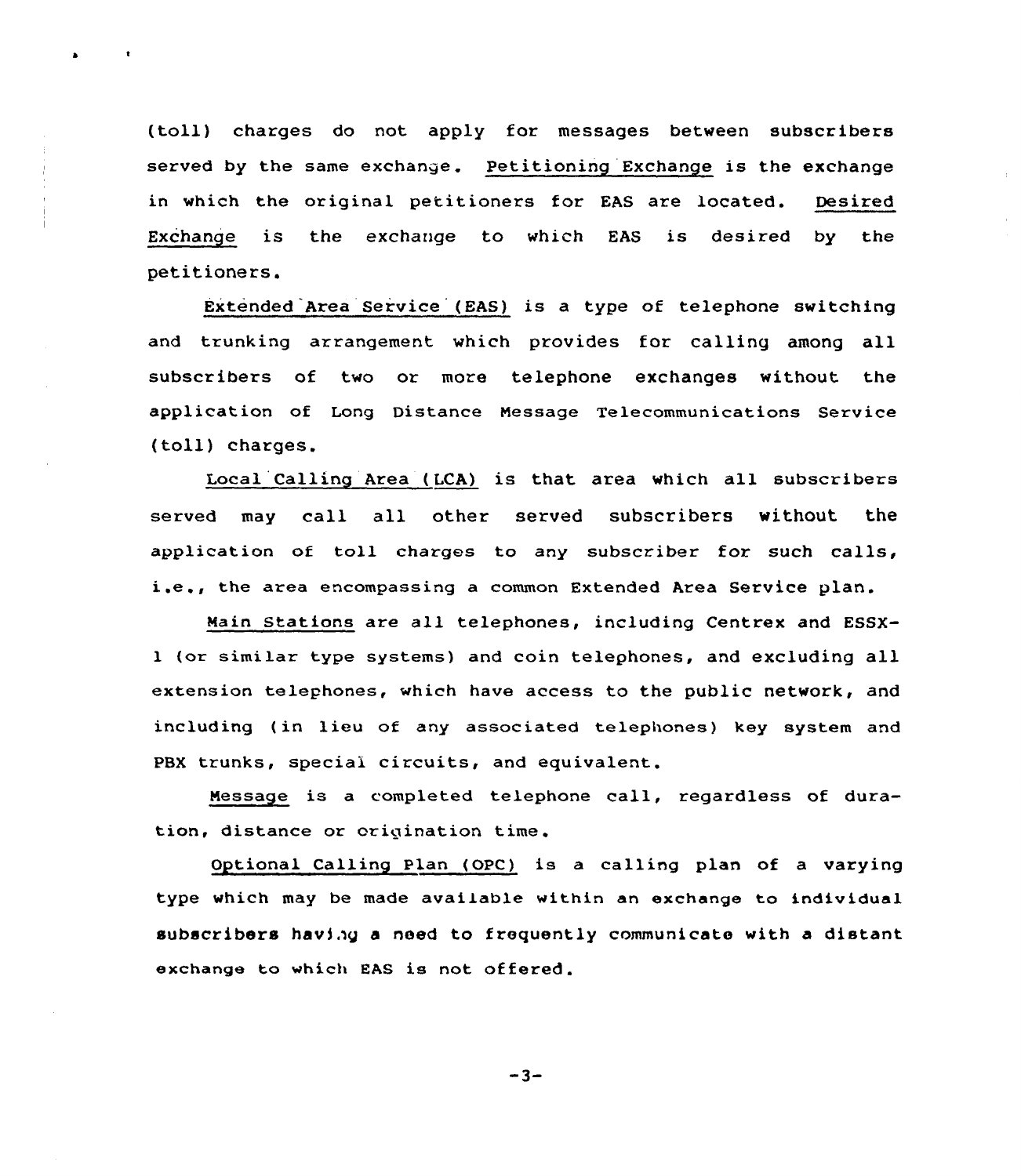Rate Additive is the positive per subscriber rate needed to recover the net cost penalty to the company of implementation of an EAS plan. It is in addition to any rate increase needed to reflect the increase in station size of any exchange's local calling area, such as approved tariff regrouping increases. In the absence of such approved tariff regrouping increases, <sup>a</sup> utility shall, before calculating the rate additive, first propose rate leveling between its exchanges and account for all revenue effects thereof in the derivation of its net cost penalty.

Rate Leveling is the method of achieving the same basic service rate treatment between or among exchanges as do approved tariffs for regrouping, but applying in instances where such regrouping and attendant rate increases are not authorized by approved tariffs. Such leveling should recognize both similarities and differences in the station sizes of all proposed local calling areas of each of a company's exchanges which is involved, in a manner similar to other companies' approved regrouping tariffs.

Study Period is <sup>a</sup> 30-day period used in determining the community of interest factor, said period falling wholly within the period comprising the previous six months and the future two months from the day the Commission orders the study of such data. The Commission may grant a period of different duration or age upon application by the company and upon acceptable showing of need or desirability for such deviation. Additionally, the Commission may order a study period to be comprised of a specific 30-day period in the future. <sup>A</sup> study period formed in accordance

 $-4-$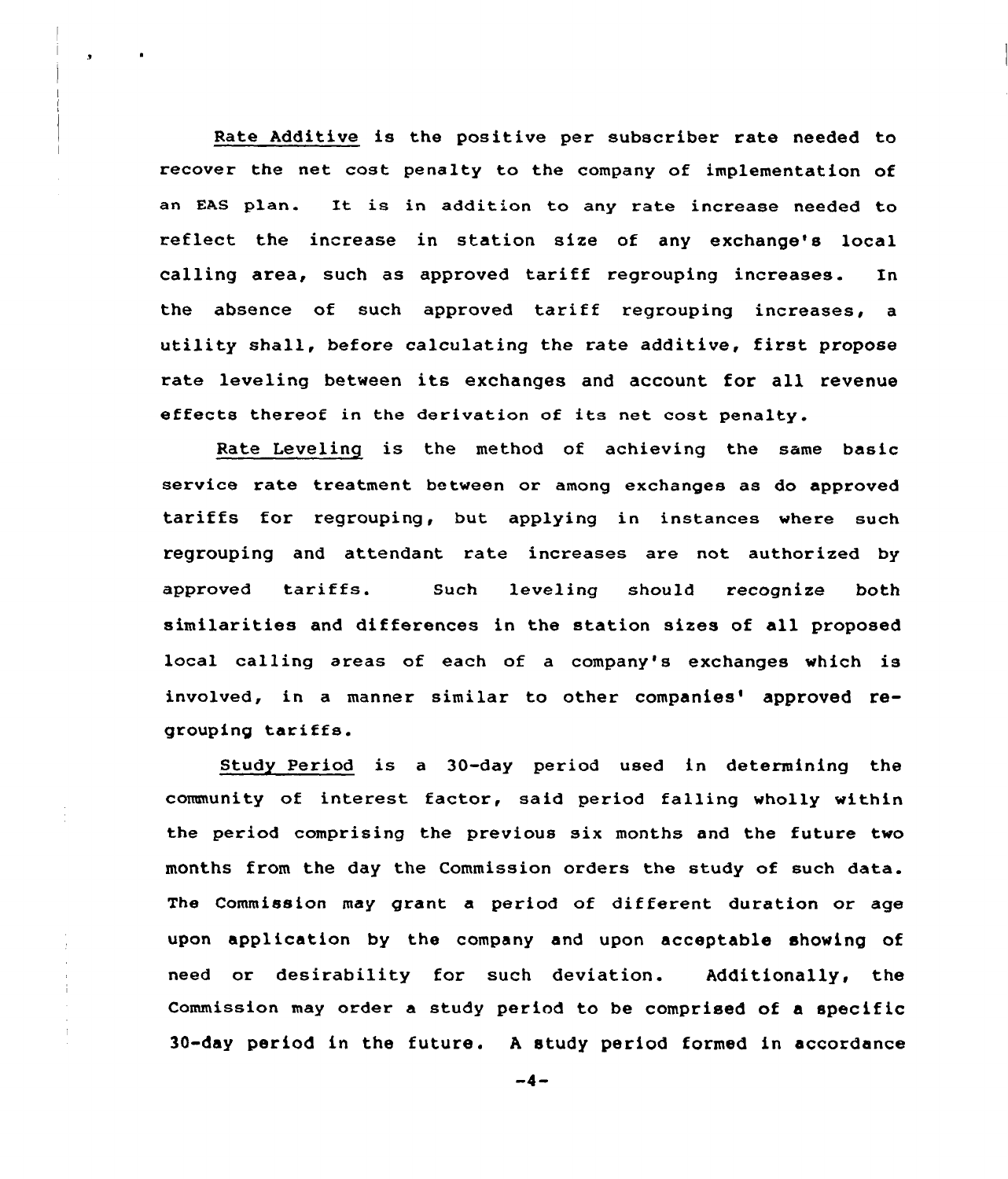with this definition shall be considered to be representative of recent subscriber usage in general, except for unusual circumstances which may be noted by the company.

Subscziber is a customer of the telephone company who is responsible for telephone service, i.e., usually the person in whose name the telephone is listed and to whom the charge for service is billed. The subscriber may be any person, firm, paxtnership, cozporation, coopezative oganization or governmental entity or agency, among others furnished communication service by <sup>a</sup> telephone company under approved tariffs. The term "subscriber" when referring to usage of the telephone service includes all usage of the service by all parties. "Subscribers" may at various times be equated to main station, billed telephone numbers, or accounts when referring to number of customers, but shall always mean the billing party or authorized representative thereof when referring to customer signatures or survey recipients.

Rate — Affected Subscriber is the customer responsible for paying fox a service whose billed xate would at some time be affected by the implementation of an EAS plan.

Toll, unless othexwise specified, refers to Long Distance message Telecommunications Service as described in company tariffs, specifically and without modification thereto.

Trunk Equipment is cable, carrier, microwave, and other outside plant equipment required for. EAS trunking between telephona exchanges ( interexchange) . This term may also refer to similar facilities between central offices within an exchange ( intraexchange ) .

$$
-5-
$$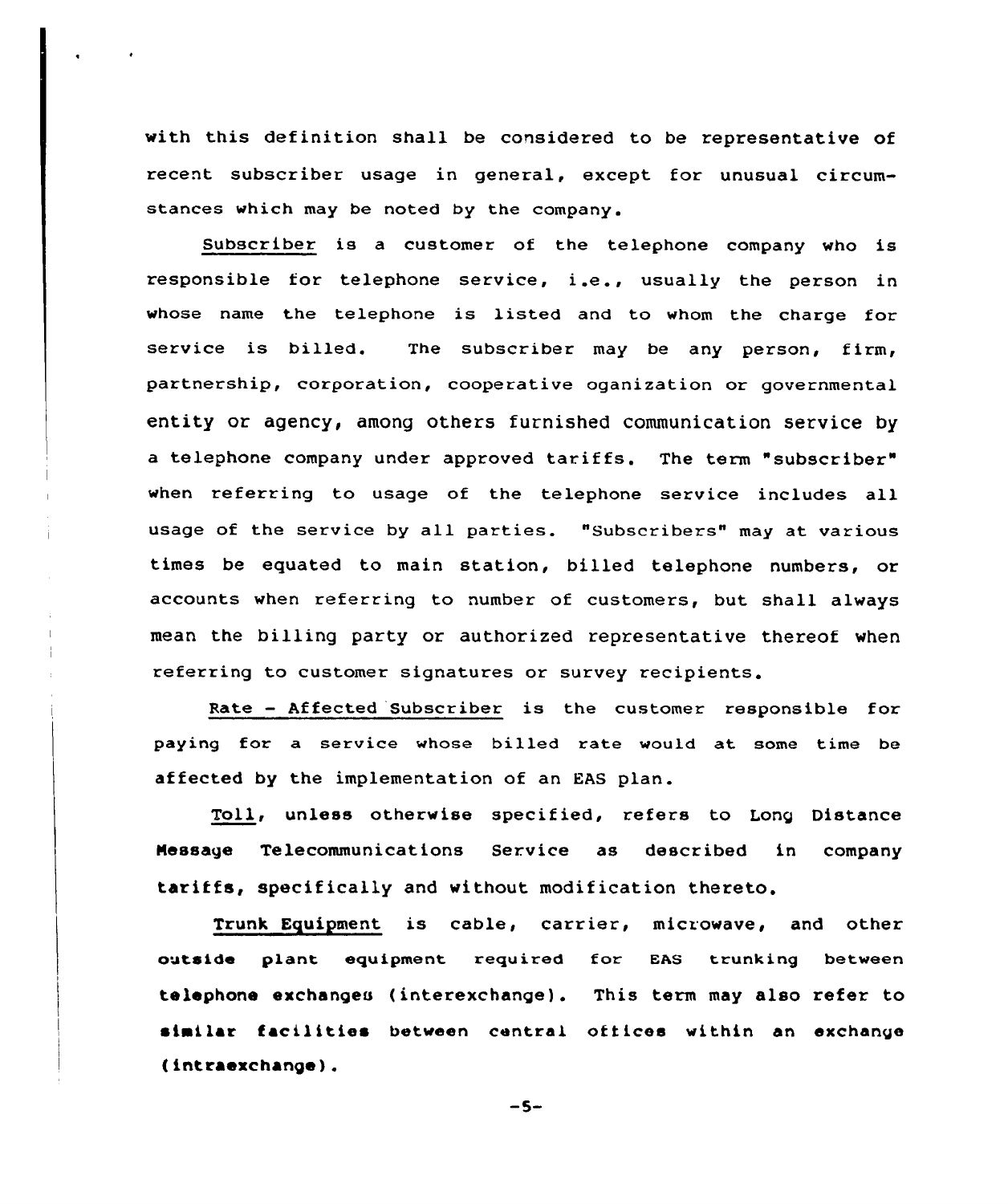Other words, terms, and phrases used herein shall be interpreted in the manner as is generally done within the telecommunications industry and as reflected in the various approved company tariffs and in other Commission rules and regulations. Any word or term in the singular shall also mean the plural where appropriate, and vice versa.

### Procedure

Step l) Upon receipt of a petition from subscribers or others in accordance with KRS 278.260, or any other currently applicable statute, the Commission shall refer the request to the company for response. If the company concurs in the request and the Commission agrees to this point, consideration shall directly proceed to Step <sup>3</sup> following. If a company does not concur in the request it shall state its reasons for so doing and shall include in its reply to the Commission any known rate increases (by exchange, by class and type of subscriber) attendant to the proposed HAS plan under approved tariffs, plus any estimate of further rate changes the company may then wish to reasonably justify within the time allowed for response, including any proposals for rate leveling of basic exchange rates. The company shall also furnish the exchange sizes by main station subscribers. The Commission shall allow 30 days for this initial review and response by the company.

If the company declines the request for EAS for the reason that this same or substantially same request has been the subject of an investigation dismissed by the Commission within the previous four years, the Commission shall omit Step 3 in the

 $-6-$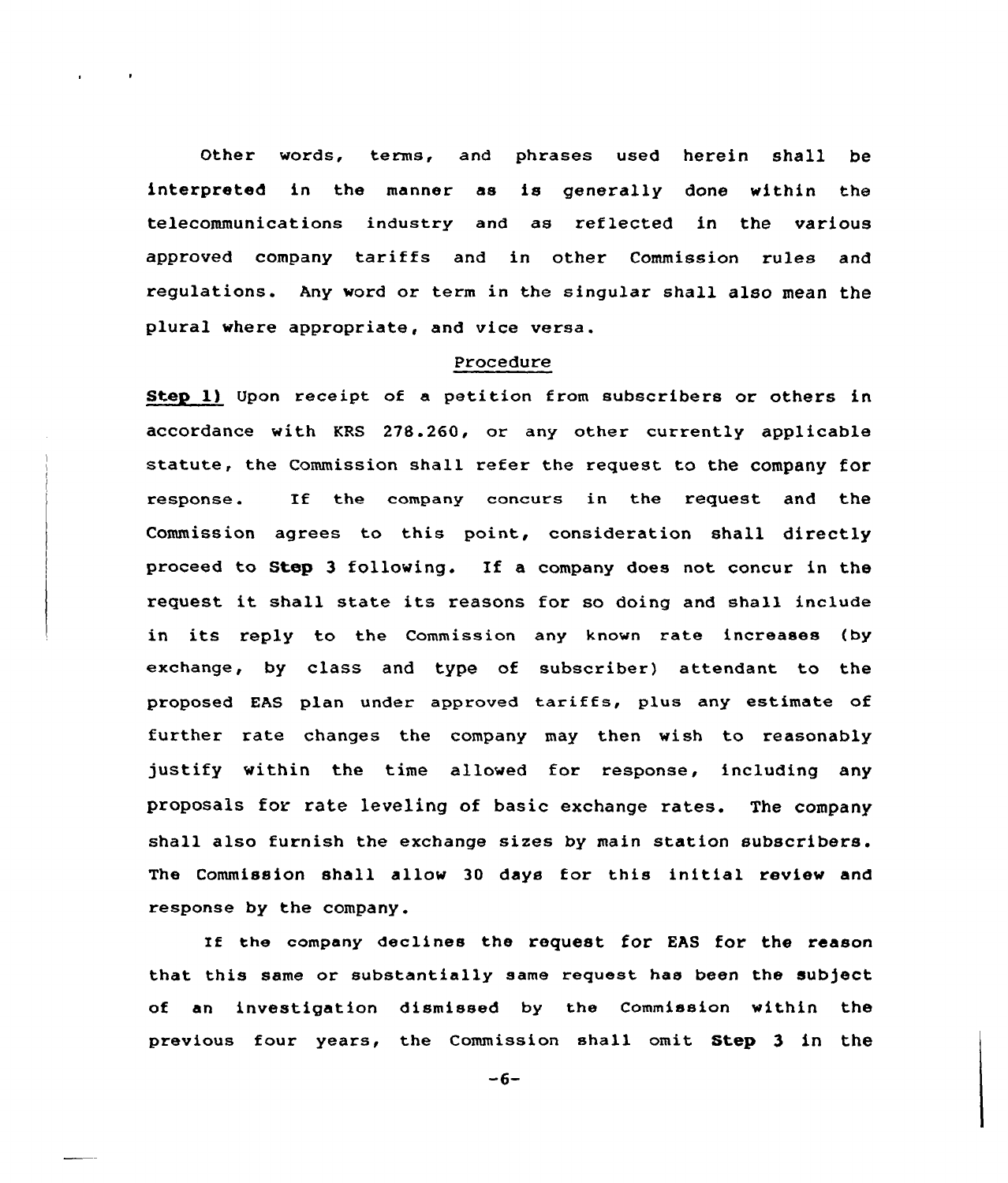following procedure and consideration shall progress directly from Step 2 to Step 4. After completion of Step 4 in this instance, the Commission upon consideration may, in lieu of either dismissing the request or ordering EAS cost studies at that time, then order the traffic studies described in Step 3. The community of interest factors obtained therefrom shall then be considered by the Commission in addition to the evidence of zecord thus faz in determining the need for further investigation. Step 4 need not be repeated again in this particular situation, at the Commission's discretion.

Step 2) If the petitioners still wish to pursue their request after receiving all the preliminazy rate increase information accepted to this point by the Commission, the commission shall request the petitioners to seek, as a valid indication of general subscriber interest, the signatures of subscribers in affected exchanges, said signatures to be obtained on standard Commission petition forms which include a statement of rate increases as furnished by the company and accepted by the Commission. The petitioners shall certify that subscribers have been made aware of such information before signing. The minimum numbez of subscriber signatures, addresses and telephone numbers needed to signify valid interest by the general subscriber body affected shall be according to a formula designed to interpolate that number between given points of 20% of the total subscribers in exchanges of 1,000 or less main stations and 2% of the total subscribers in exchanges of l00,000 or more main stations for petitioning exchanges. The number of signatures needed in the desired exchanges shall be

 $-7-$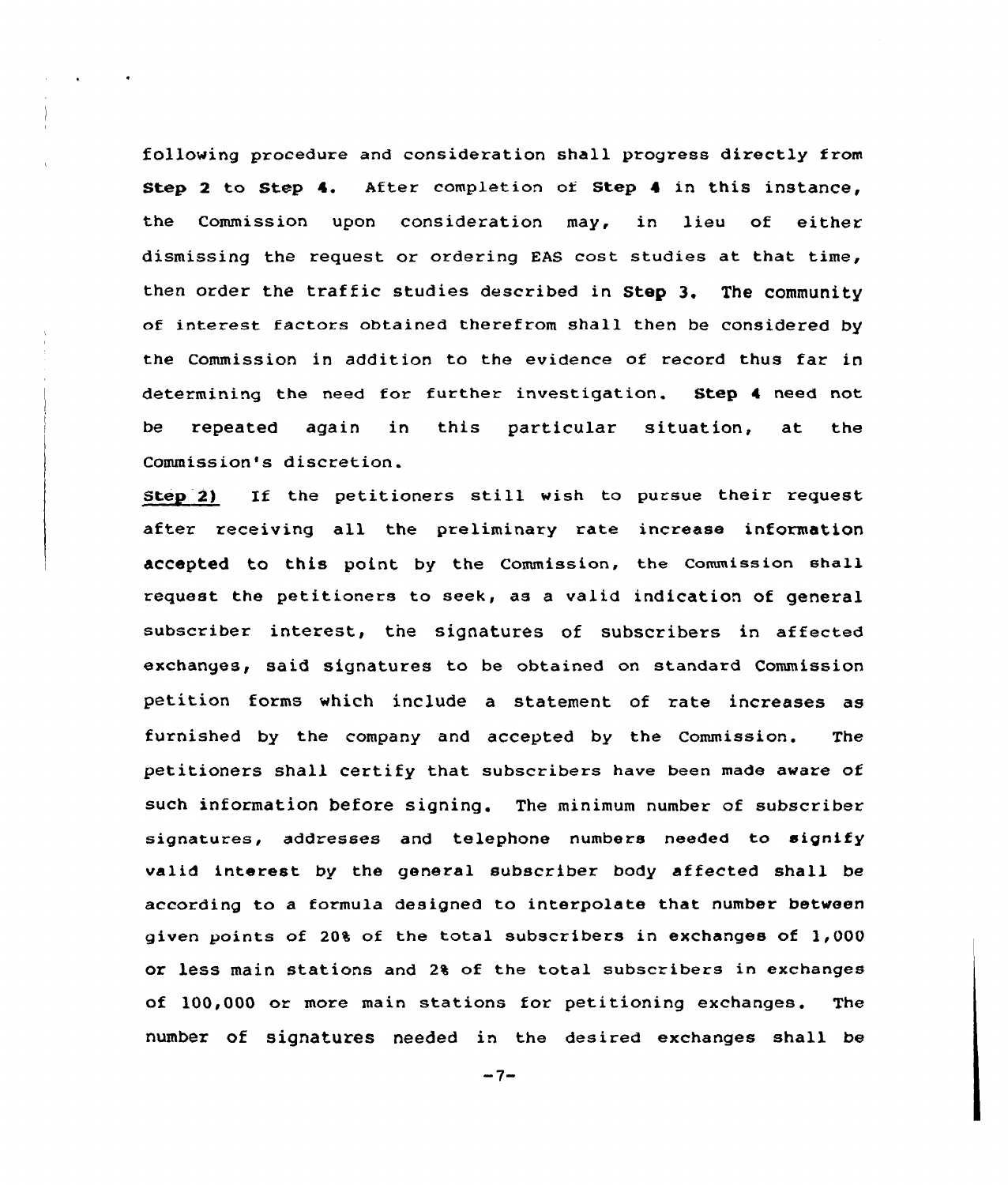one-half of the number calculated as if the exchange were <sup>a</sup> petitioning exchange. The formula used is as follows for exchanges of from 1,001 through 99,999 main stations:

(Exchange Size in M.S. - 1,000 M.S. X 1800) + 200 = No. signatures<br>99.000 M.S. of petitioning exchange (round to nearest whole number)

All petitioning exchanges of 1,000 or less or 100,000 or more shall use the stated percentage for the respective given point described above as a constant regardless of size below 1,000 or above 100,000 main stations, and desired exchanges shall use onehalf thereof.

The commission shall allow up to 60 days for the gathering and presentation of signatures. The Commission shall oversee certification of these signatures by <sup>a</sup> random selection verification process, then proceed to Step 3, except as earlier indicated in cases of prior Commission consideration. If Step <sup>2</sup> is not satisfactorily completed, the consideration process shall move directly to Step 4. After completion of Step 4, the Commission upon consideration may either dismiss the request at that time or, if evidence of record supports doing so, allow only one additional period not to exceed 60 days to complete the signature collection process. If this effort fails, the EAS request shall be dismissed. If this process is successfully completed in the allotted time, the Commission shall, after verification, then order the traffic studies described in Step 3. The community of interest factors obtained therefrom shall then be considered by

 $-8-$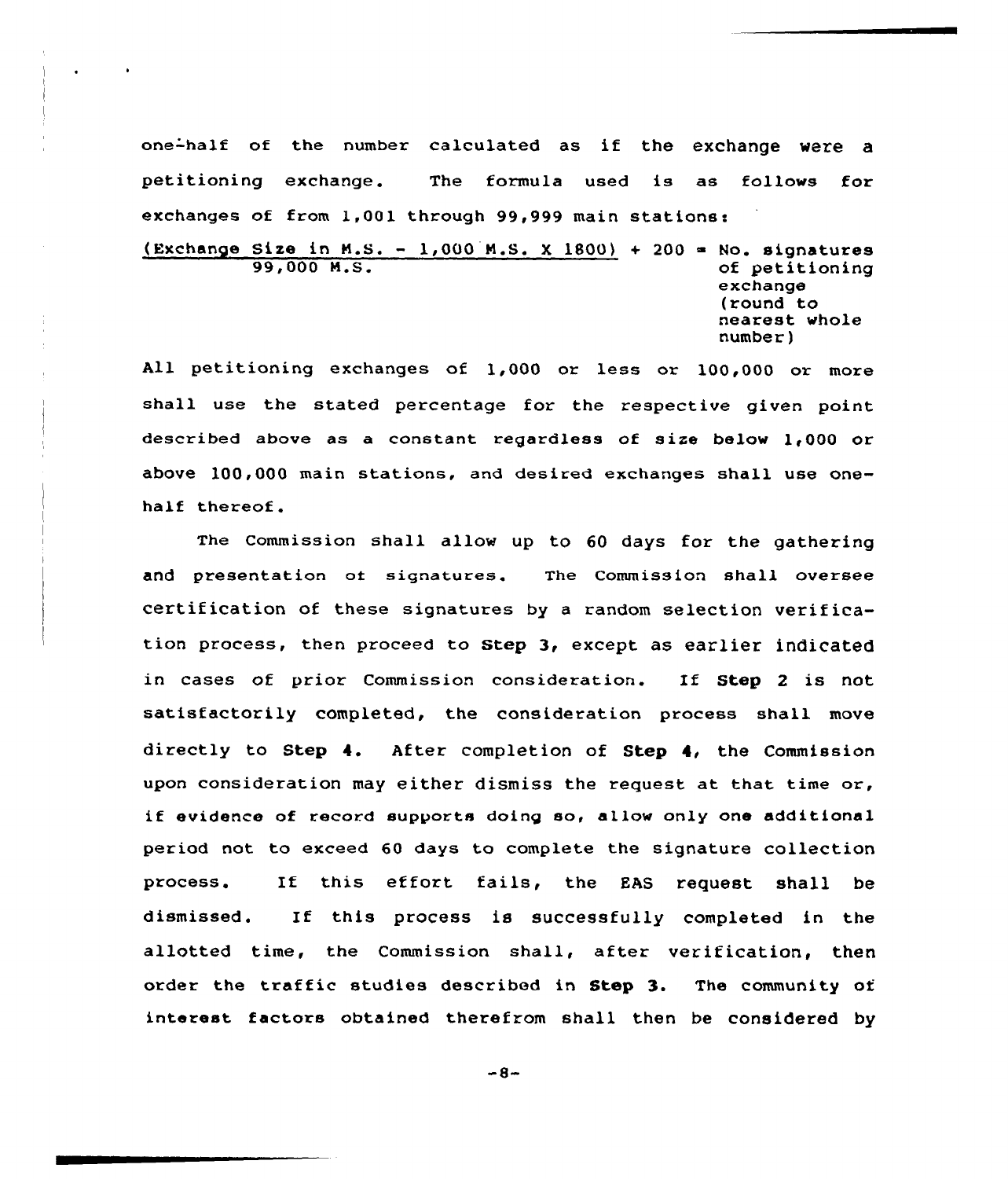the Commission in addition to the evidence of record thus far in determining the need for further investigation. Step 4 need not be repeated again in this particular situation, at the Commission's discretion.

Step 3) The company shall be directed to conduct studies of its originating traffic for the defined study period and be prepared to present the results within 30 days after the end of the allowed or ordered period for gathering data, said results being presented by correspondence with the Commission and interested parties. The Commission shall, in instances where Step 4 has either not yet been completed or will be repeated, at the same time as the studies are ordered, set the date of any such public hearing at which their results will be discussed, said date to be at least 15 days beyond the date the study results are filed. The studies shall include as a minimum the data allowing the following described community of interest factors to be calculated, and in addition may include other recommended data as cited hereinafter. The Commission shall consider these factors as minimum criteria for proceeding beyond Step 4, with "subscriber" meaning combined business and residence subscribers considered together:

a) In any petitioning exchange, there must be an average of at least four messages (toll plus any OCP) per subscriber to <sup>a</sup> desired exchange and at least 50% of the total subscribers in the exchange must have completed at least four calls to the desired exchange; and

b) In the desired exchange, there must be present at least half that community of interest needed in a), as expressed by an

 $-9-$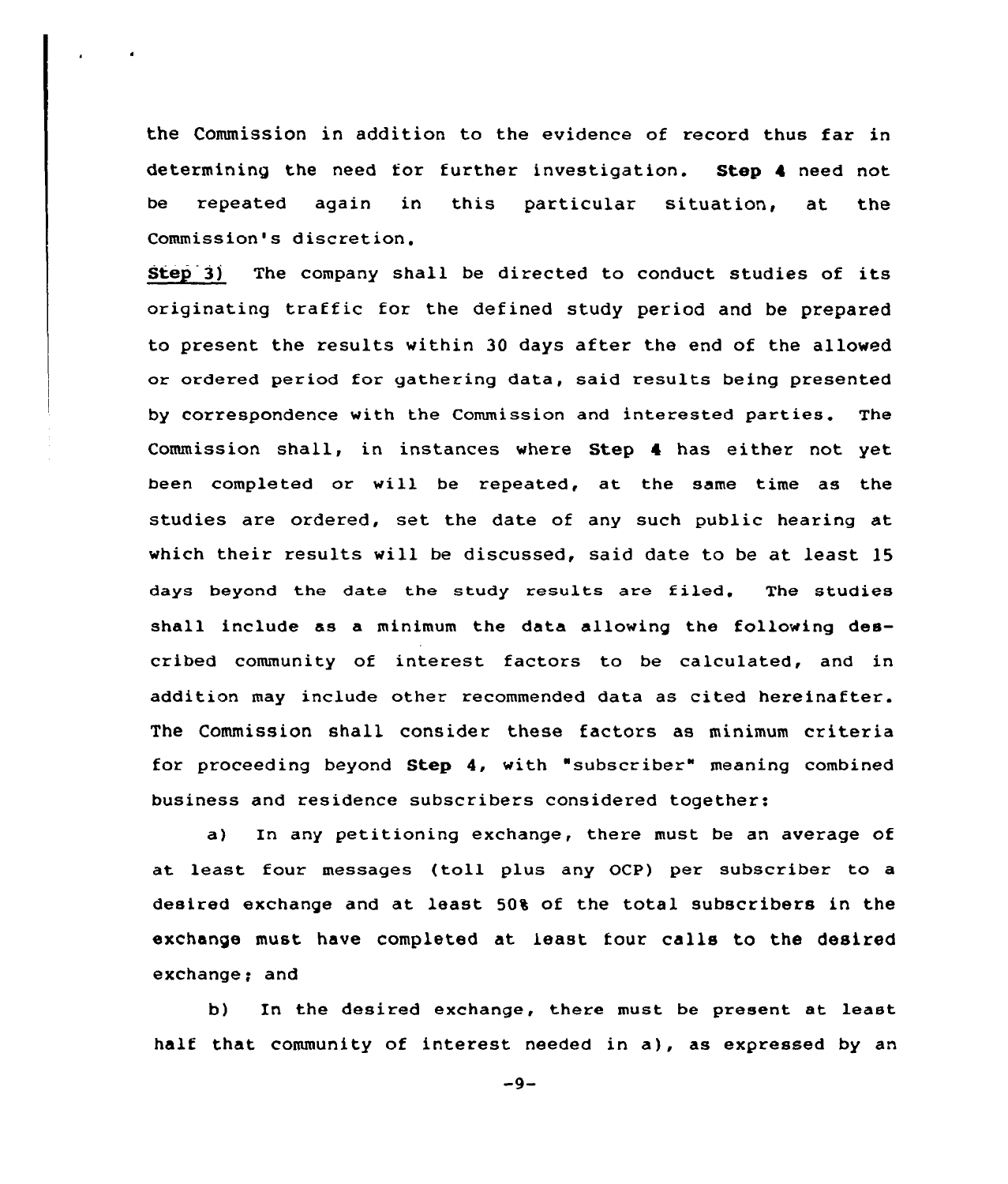average of at least two messages {toll plus any OCP) per subscriber to a petitioning exchange and at least 50% of the total subscribers in the desired exchange having completed at least two calls to the petitioning exchange.

c) However, any excess messages and subscribers above those required as dividend in the division processes which would be needed to meet the minimum criteria in a) may be added to like dividends in the division processes in b) to help meet those minimum standards. Xn no case shall any excess data in b) be used to meet the criteria required in a), however.

Both a} and b} above must be attained as minimum justification for proceeding beyond Step 4. All petitioning exchanges must satisfy criteria in a), and all desired exchanges must likewise satisfy requirements in b}. If all involved exchanges are petitioning exchanges, b) and c) are not considered. Each individual EAS route {individual exchange to individual exchange) must be measured in each direction and minimum criteria met for each path in both directions. These community of interest factors as obtained from the traffic studies must meet the stated criteria in all instances, regardless of procedural changes or any other variables in this process, for the consideration of an EAs to continue beyond this point. If the petitioners' request contains <sup>a</sup> combination of EAS routes, some of which meet these criteria and some of which do not, the petitioners' request shall continue to be considered only to the extent of considering those individual routes meeting these criteria in both ditections. En this case,

 $-10-$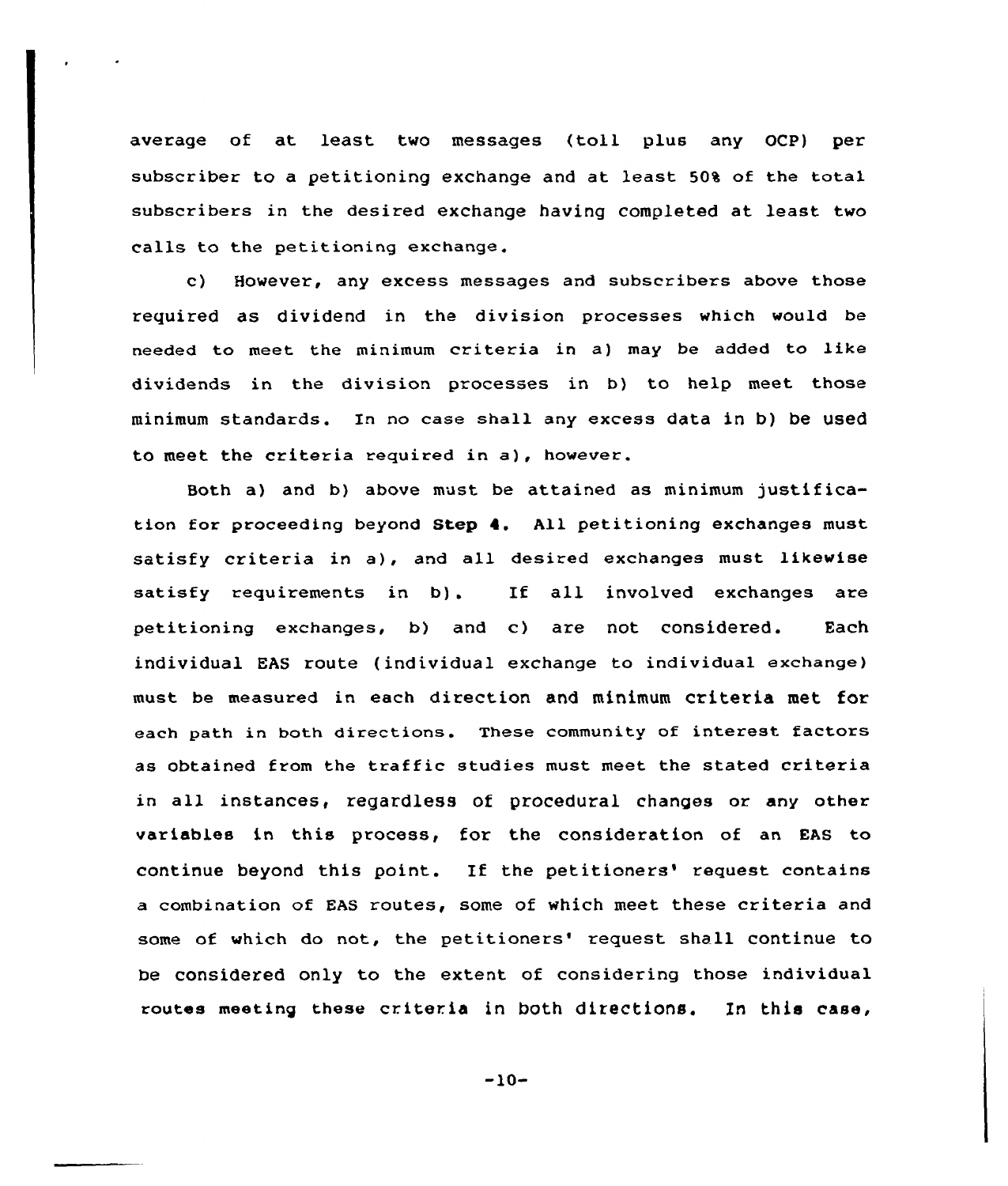all "general provisions" cited earlier must still be met for the consideration process to continue. The petitioners shall, however, retain their right to withdraw their entire request in this event, at which time the Commission may terminate the proceedings.

In addition to the data necessary to furnish the above information, it is recommended that the traffic studies should include, but not be limited to, this further information for possible use in Step 4:

- i) Data to allow the above detailed community of interest factors to be computed on separate business and residence bases, if readily attainable; and
- ii) Individual account usage information allowing high volume users to be located as possible candidates for OCP's and other study considerations. Such information should include the number messages and tolls by type of call over each proposed EAS route direction; and
- iii) <sup>A</sup> summary message breakdown showing the number of messages and the number of residence, business (if separation of data available) and combined subscribers making those numbers of calls over each proposed EAS route direction; and
	- iv) <sup>A</sup> summary revenue breakdown showing the total of toll charges by number of residence, business (if separation of data available) and combined subscribers for messages over

 $-11-$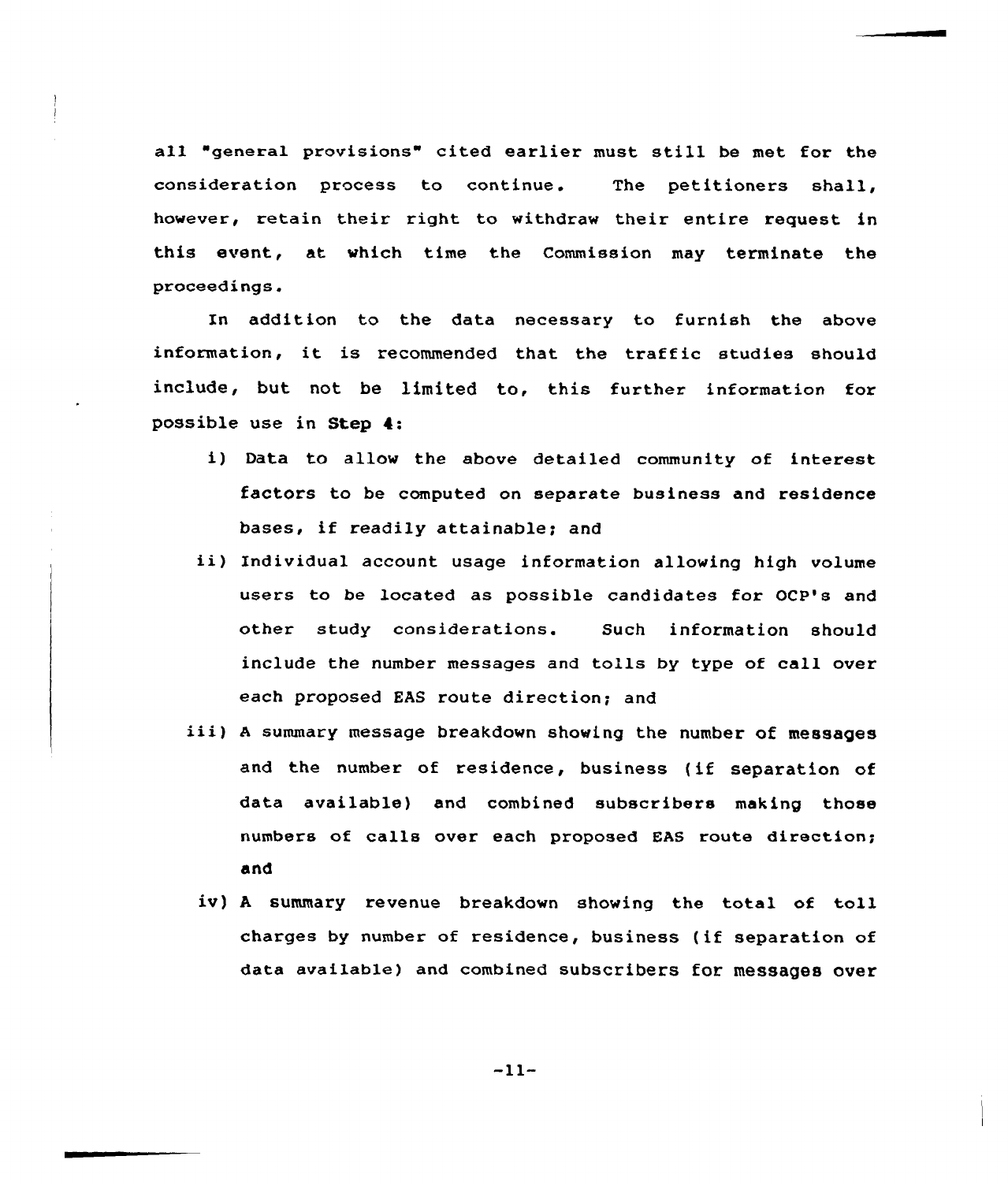each proposed EAS route direction, broken down by the following minimum monetary brackets and breaking points:

- $(1)$  Every \$0.25 from \$0 \$4.99
- $(2)$  Every \$1.00 from \$5.00 \$14.99
- $(3)$  Every \$5.00 from \$15.00 \$24.99
- $(4)$  Every \$25.00 from \$25.00 \$99.00
- (5) All over \$ 99.99
- v) <sup>A</sup> summary breakdown showing number of messages and hours of use" for residence, business (ii separation of data available) and combined subscribers, broken down by days of the week and by hours of the day for each proposed EAS route direction.

Any and all data on individual subscriber accounts shall be treated as confidential by the Commission and the company, and data shall be revealed to other parties only in the public record on a group or aggregate basis.

Step 4) The Commission shall set the matter for public hearing at which time all interested parties shall be allowed to present testimony on relevant subjects, including community of interest and other pertinent data. At this time the petitioners shall submit their reasons for desiring the requested EAS and a testimony as to why it otherwise should be enacted. Community of interest testimony shall include the results of the petitioners' signature-gathering requirement, if any. At this same hearing the company shall, as appropriate, discuss the findings of any traffic studies done in this case or from previous cases investigating the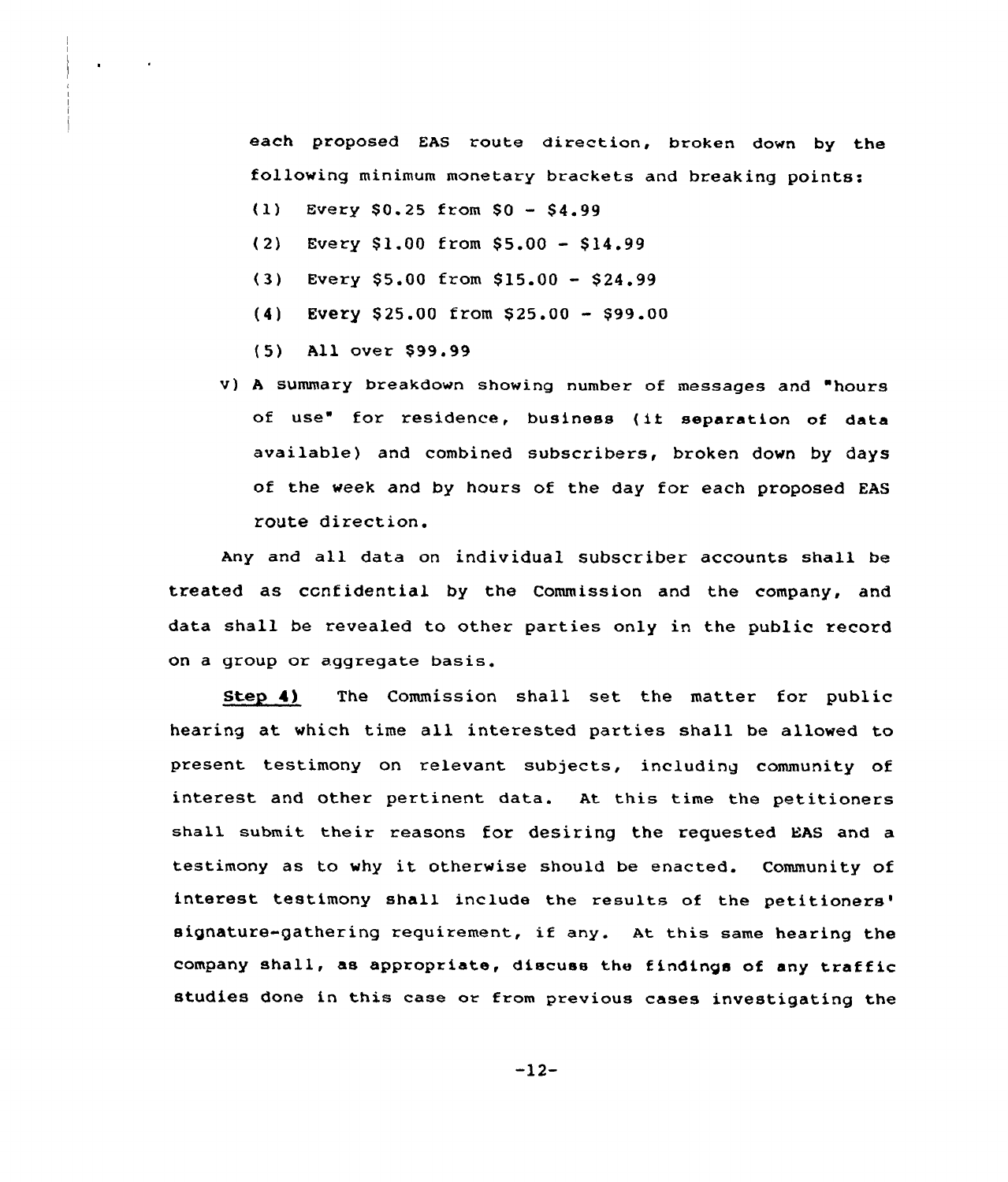same or substantially the same request and, as appropriate, other relevant information gathered from the traffic studies' additional data described in Step 3. This information may include data as to the type and pattexn of calls made and the percentage and number of subscribers whose toll charges from the study fall above and below any known and estimated xate increases accepted to this point, or filed or available OCP rates. For example, if <sup>a</sup> significant number subscribers are paying more in toll charges than they would be paying for any known EAS rate increases, thexe could be interpreted to be a xeasonable degree of interest in paying additional charges for EAS. Conversely, if <sup>a</sup> significant number were paying less for toll than the known and projected increases, the opposite conclusion would be indicated. All available infoxmation may be presented on such known and estimated rate increases, appropriate OCP's and any other appropriate service plans or proposals. Additionally, any other readily available data on subscribers to, and usage levels of, OCP, WATS, Foreign Exchange, and other EAS alternative services should be presented.

The Commission shall consider the evidence of record to this point, including all minimum requirements for community of interest indication and decide if further study is merited under these guidelines.

Stey 5) The Commission shall direct <sup>a</sup> detailed cost study to be performed by the company. The cost study shall include, but not be limited to, estimates of central office and trunk equipment needed for a ten-year period after the EAS is implemented. In

-13-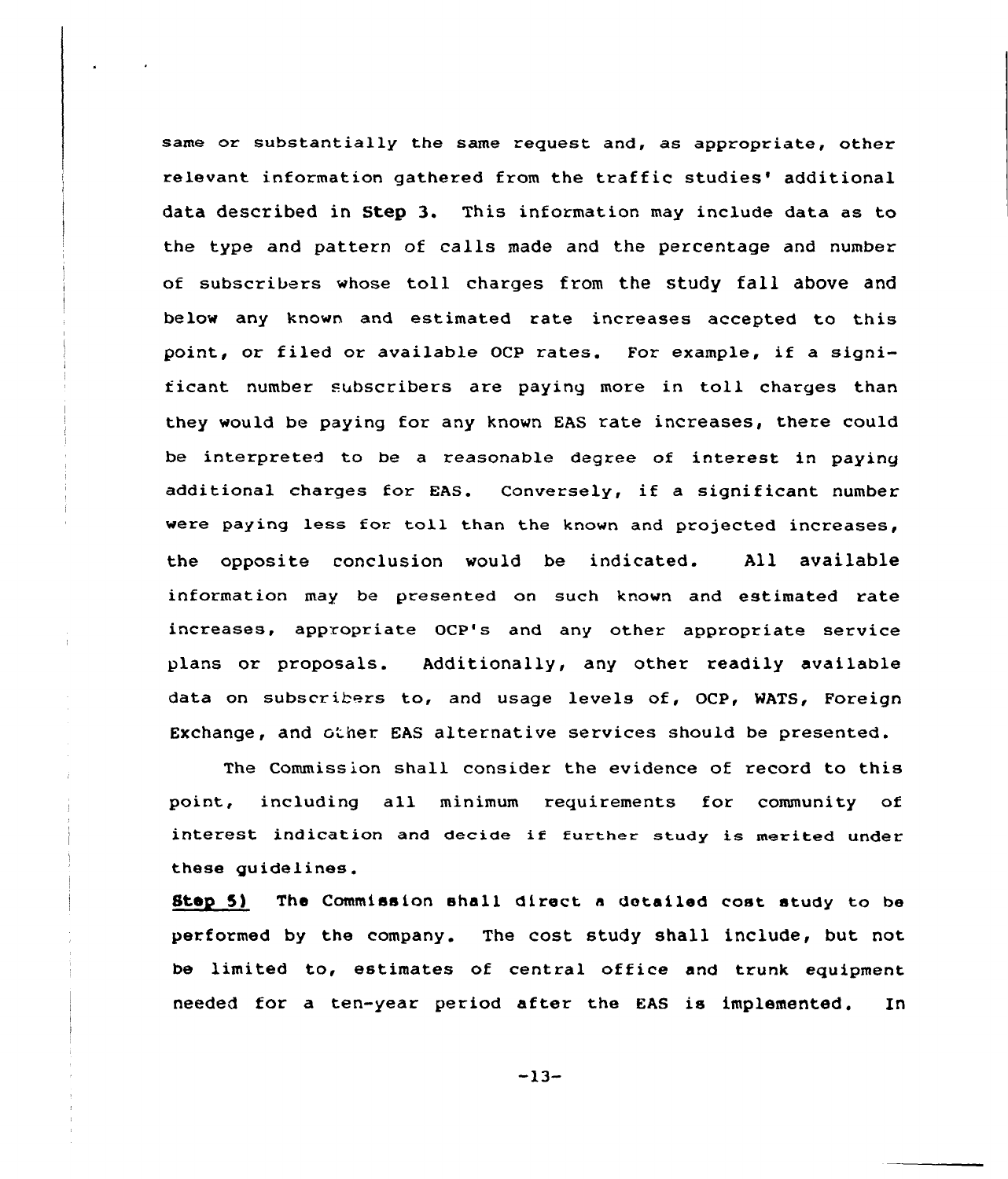most cases, a minimum of two years will be required between study and implementation of the EAS plan. Each study shall indicate a proposed implementation date based upon the particulars of the EAS proposal studied.

Projected rates should reflect recovery of the cost of all such equipment and all other associated expenses and revenue losses, including projected toll loss. Also included shall be all company costs allocable to the consideration of the request itself, i.e., the cost of traffic studies, public hearings, engineering cost studies and estimated costs of subsequent customer suxveys.

The relevant costs are the incremental costs required to provide EAS rather than toll. Therefore, also included should be cost savings and added revenues, such as from rate regroupings attributable to the proposed EAS, again for the same ten-year period. All allocable expenses and savings and revenue losses and gains should be considered. Standard time value of money techniques and reasonable inflation data should be used. If more than one company is involved in this study, each shall determine its net cost penalty and the rates necessary to recover such amounts determined by its studies. Said rates shall include those rate additives appropriate over and above standard authorized taxiff rates for local service and other services and equipment, and rates needed for rate leveling. Rate additives for the same class and grade of one company's subscxibers shall be the same within the same proposed local calling area. For example, a one-party residence subscriber in the petitioning and desired

 $-14-$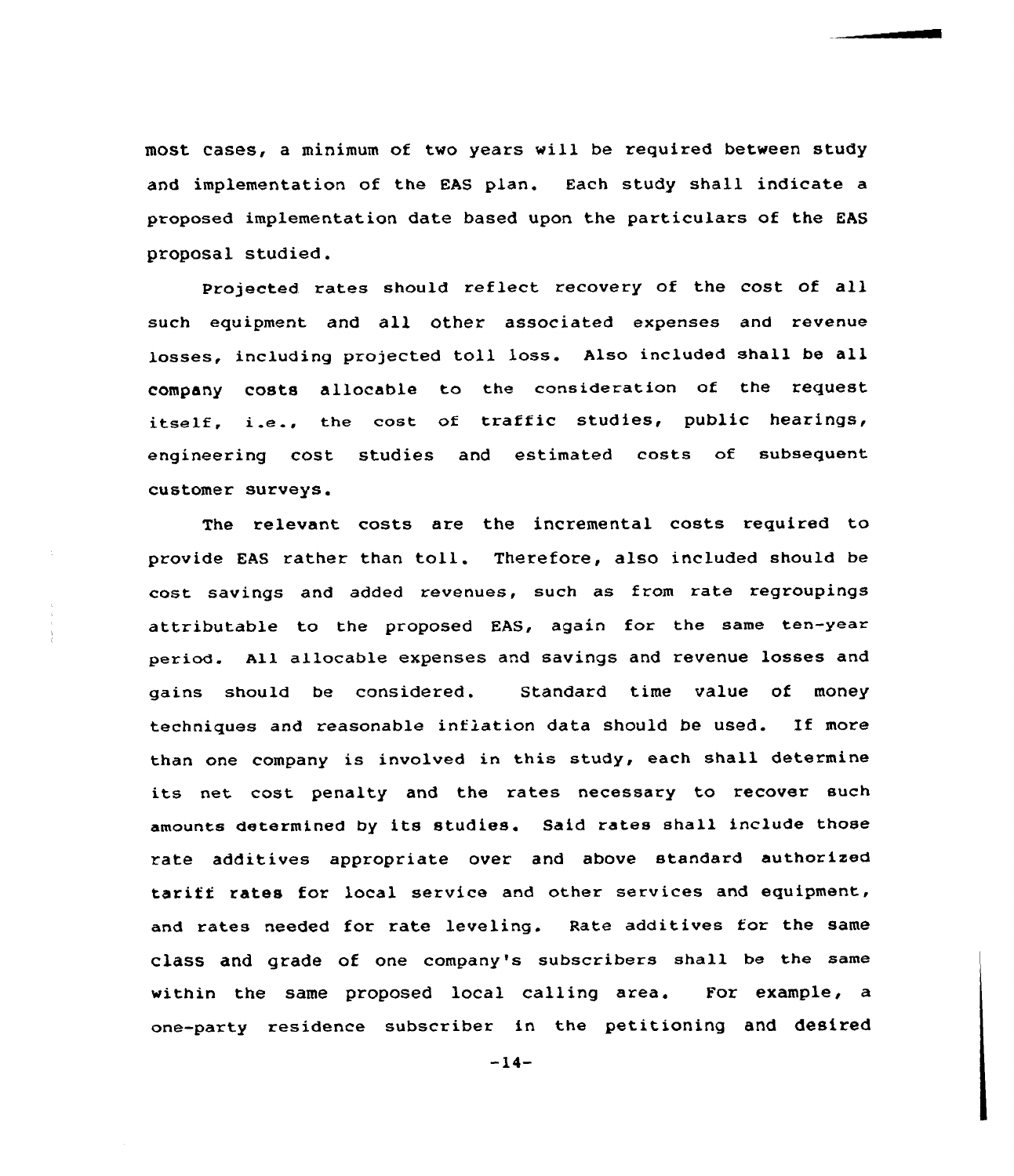exchanges of the same company would have the same rate additive, in addition to possibly varying regrouping or rate leveling .<br>increases as appropriat

Additionally, if community of interest factors determined in Step 3 show that interest from the petitioning exchange to the desired exchange is at least four times the interest in the reverse direction, as measured by the comparison of the respective messages per subscriber figures obtained in that step's items a) and b), before any adjustment called-for by item (c) of that step, then rates should also be calculated which reflect the recovery of the net cost penalty of the proposed EAS from just petitioning exchange subscribers, net cost taking into account revenue effects from all tariff-imposed regrouping increases, or proposed rate leveling increases, necessary in all exchanges individually. <sup>A</sup> minimum of three months shall be allowed for the compilation of these cost studies and attendant rate additives. If more than two exchanges or companies are involved, more time may be required for completion. Each company should make its most diligent effort to formulate definitive studies in this time. In the event EAS is eventually ordered, the Commission shall be the final judge of rate additives implemented and may consider a range change in the rate additives derived from the cost studies discussed herein upon application of and proof by the company. Such proof could cover, among other items, serious errors in calculation or the advent of unforeseen circumstances such as subsequent rate changes affecting study revenues, such as changes in local rates or the toll schedule.

 $-15-$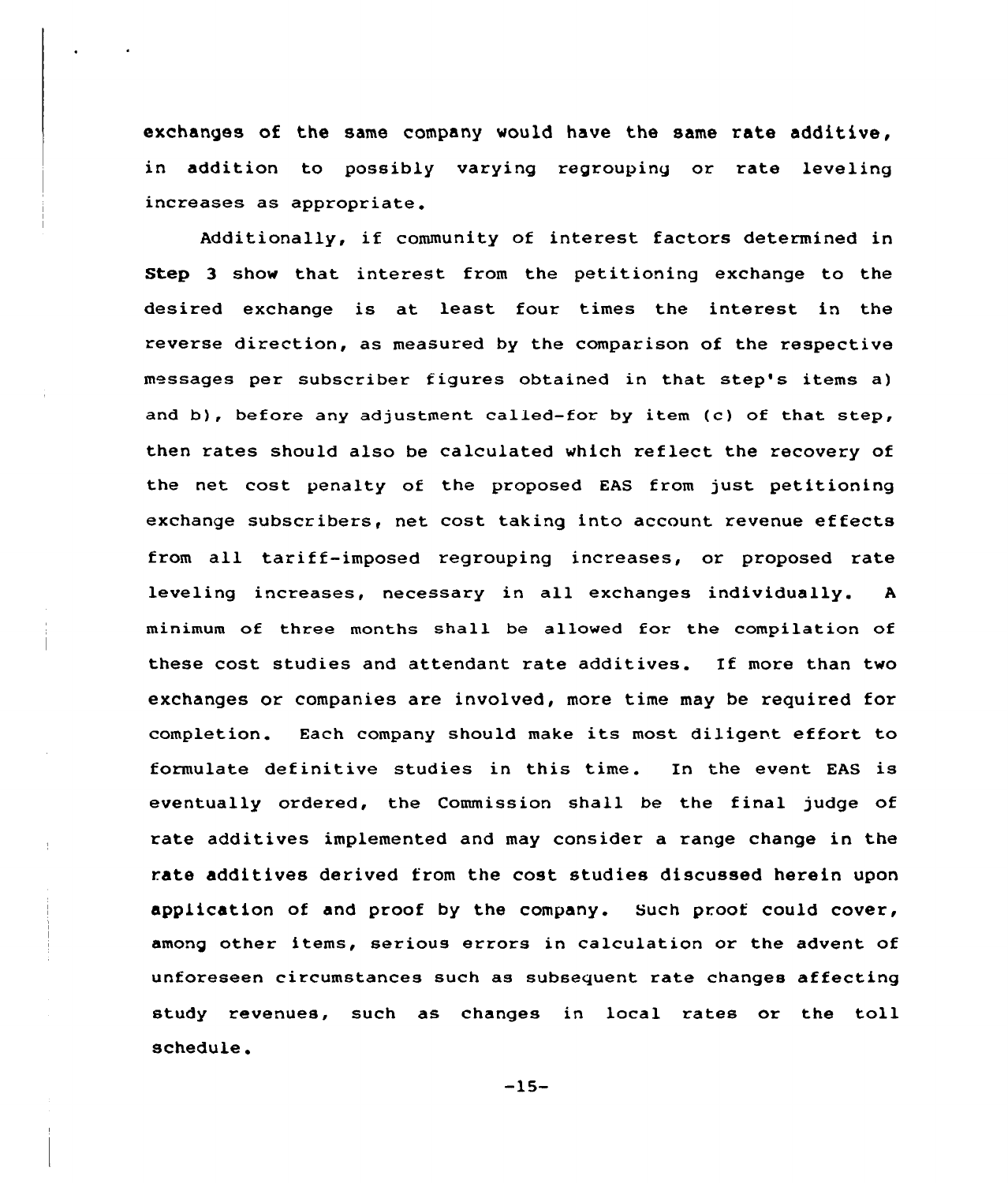After receiving the cost studies and rates information, the Commission shall conduct whatever investigation it deems necessary, including corrective action, to approve the study results.

Stay 6) After the cost study and rate additive calculation results have been presented, the Commission shall invite from any interested party proposed mail surveys as complete in content and form as possible at that point. The Commission may distribute these proposed forms-of-survey to other parties of record as it deems appropriate. The Commission shall however, finally appxove a survey form and content, timetable and method of canvass, holding whatever informal staff meetings it finds necessary with various parties to the case to allow such approval to be given.

Surveys shall be accomplished by mail, with scientific sampling methods allowable in exchanges of ovex 1,000 main station subscribers. If such methods are used, the Commission must approve of the particulars of the proposed method in advance of any mailing. The company shall be allowed at least 30 days from final Commission approval of all survey aspects (forms, content, method, etc.) to mail the survey. Adequate proof of the mailing of such suxvey and of the scientific nature of any sampling method it had approved eaxlier may be required by the Commission subsequent to mailing, for its use only. The Commission shall take whatever steps it deems necessary, if any, to assure that all parties involved respect the neutxality of the survey and that no effort is made by any party to influence the responses of those surveyed. Replies shall be by prepaid return postcard mailed

-16-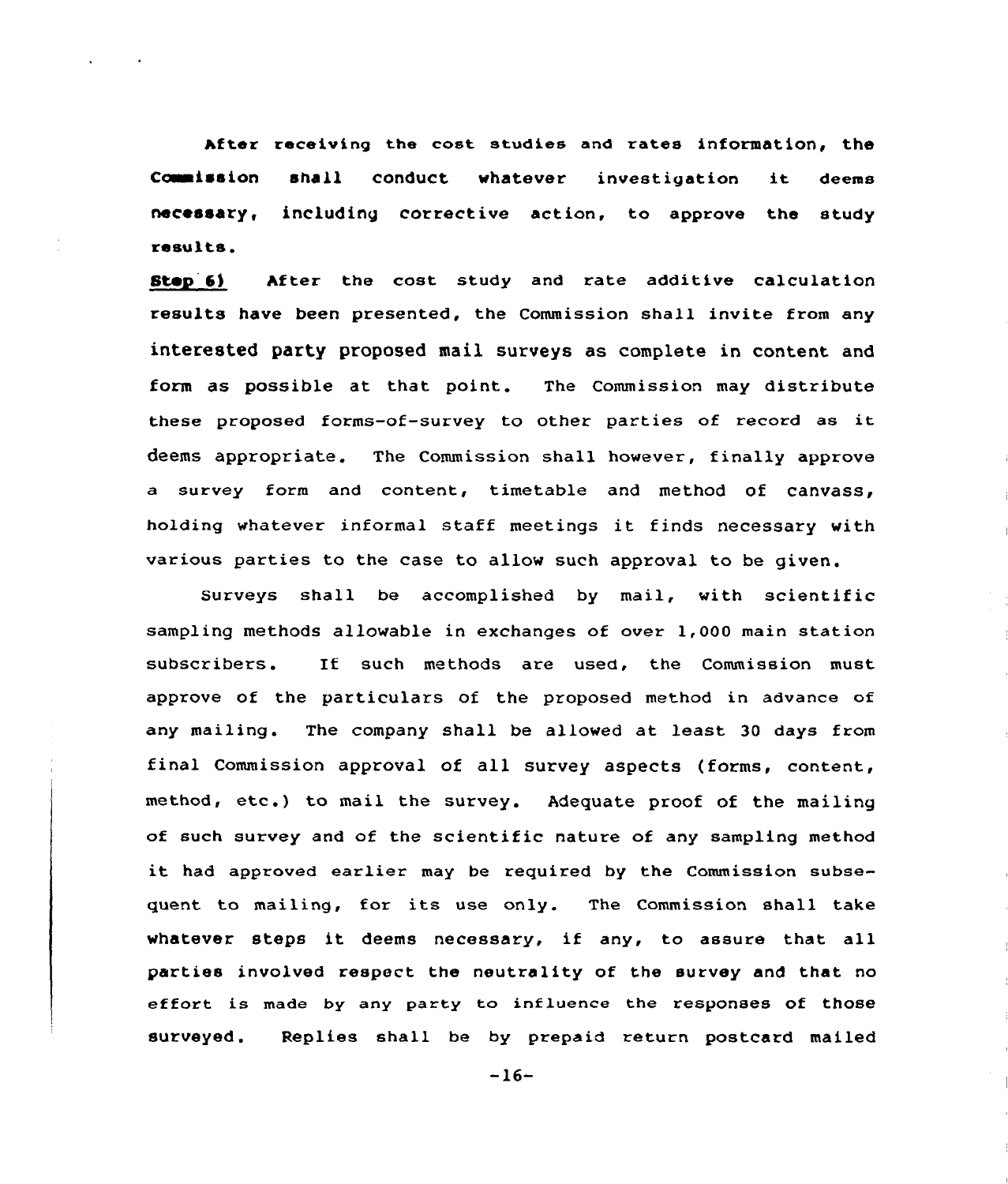directly to the Commission which will be responsible for tabulation of results.

The survey form itself shall clearly indicate that the increased net cost penalty to the company for the proposed EAS will be borne by all subscribers having access to the service. Only rate-affected subscribers shall be surveyed. If, as described in Step 5, rate additives have been calculated for petitioning exchanges only then petitioning exchange subscribers may additionally be asked their opinion on bearing the entire EAS net cost penalty over and above any required tariff regrouping increases, or proposed rate-leveling increases for all exchanges, should desired exchange subscribers vote disapproval of bearing their share of increased rates. In no case shall any petitioning exchange be relieved of bearing its full portion of the net cost recovery, nor shall it be surveyed thereon.

Opinions may also be solicited on any appropriate Optional Calling Plan or other EAS alternatives proposed.

Survey forms shall also state the date through which replies shall be accepted and counted {normally 30 days from mailing) and that final approval of all plans and associated rates shall rest with the Commission.

Step 7) For the Commission to order the proposed EAS to be established in accordance with these guidelines, over 50% of the total subscribers surveyed on the same proposal must consent, such subscribers being considered in sum total, with any respondent representing a scientific sample having his response weighted as

 $-17-$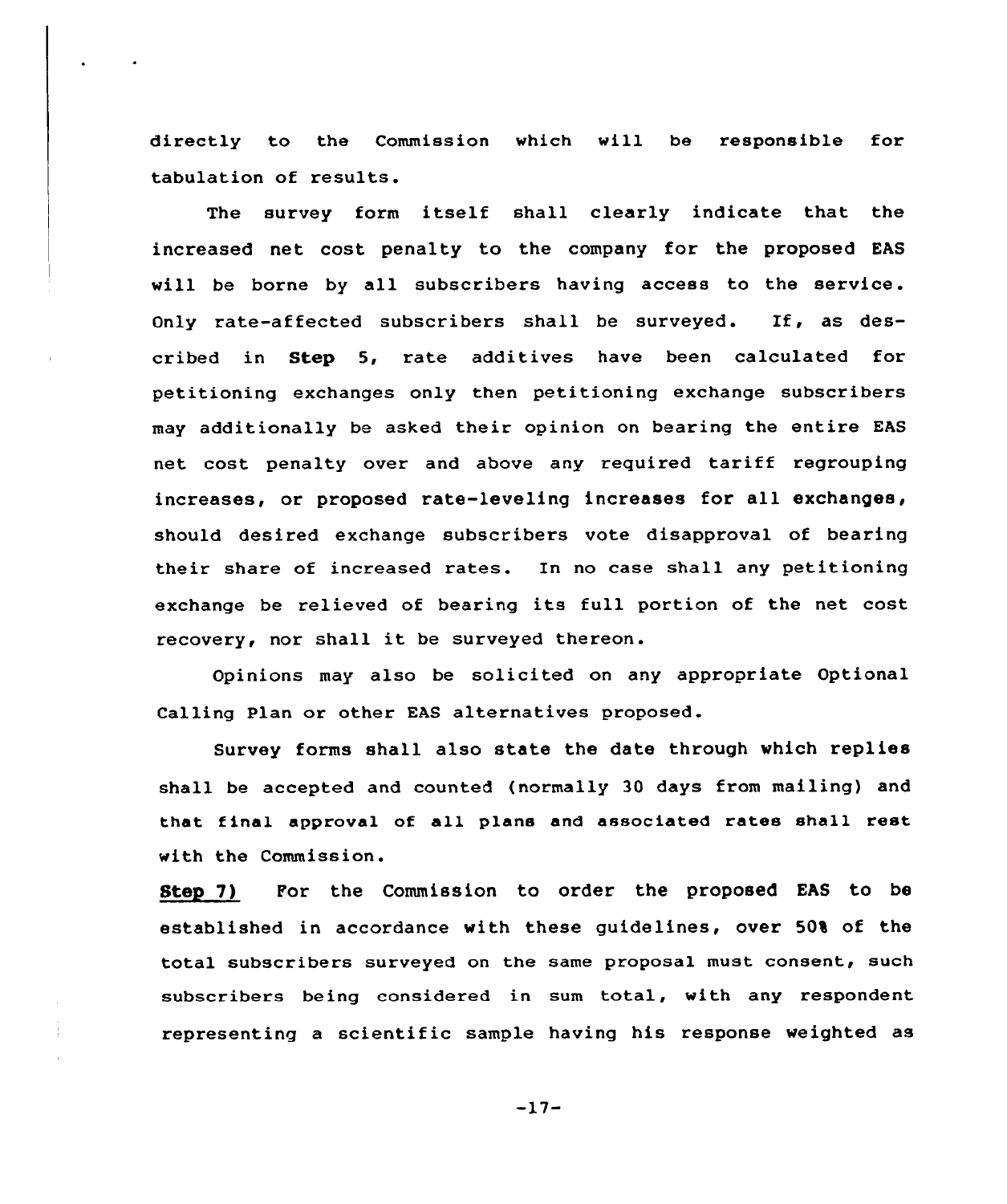if all subscribers xepresented thereby had been surveyed and had responded the same way as that subscxibex. If 50% or less of the subscribers respond to any same question, by their own act or thxough any scientifically sampled representation, the Commission shall determine if follow-up surveys further soliciting <sup>a</sup> response from the previous nonxespondents would be of value in determining whether survey results criteria axe met, i.e., if the "over 50%" of total subscribexs needed could reasonably be expected to be attained thereby. If the Commission feels that follow-up mail surveys are needed, the company shall be allowed like time intervals for conducting this survey as for the initial survey. The Commission shall again approve the same various survey aspects.

The xesults of any survey of this type shall then be included with results of the initial survey, in the same manner, and a final determination made as to whether the survey results criteria are met. Reply cards will be available for inspection by intexested parties to the extent that they could be made a matter of public record and the confidentiality of individual replies and privacy rights of individual respondents shall be protected by the Commission. Aftex adjudication of the EAS xequest under these guidelines, in the event EAS is not approved by the Commission, survey response cards may be used to determine candidates for any UCP's or other services alternative to EAS which are approved by the Commission.

Step 8) Within a reasonable time after the proposed EAS is ordered, the company shall supply the Commission with a work

 $-18-$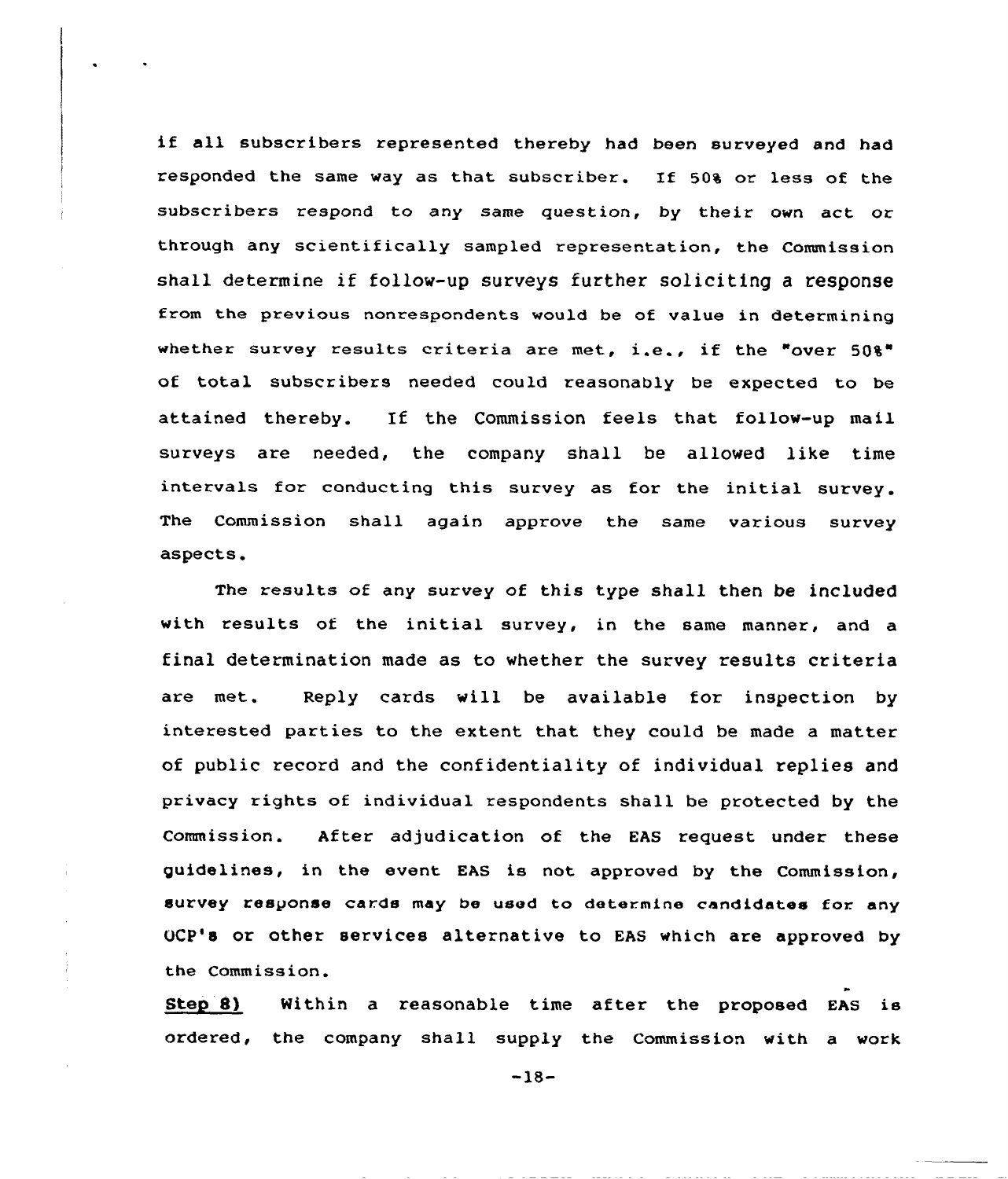schedule to accomplish the EAS implementation and additionally shall supply the Commission with at least quarterly progress reports of EAS construction.

If subscribers of any one company agree under Step 7 to pay rates for recovering costs of a different company and that is the condition under which EAS is implemented, then the latter company shall be reimbursed by the former company through intercompany settlement procedures for all of its net cost penalty not recovered from its own subscribers. Such reimbursement is to continue for the period of time any, all or any part of the rate additives are collected. The Commission shall be the final judge as to the length in time of all such collections.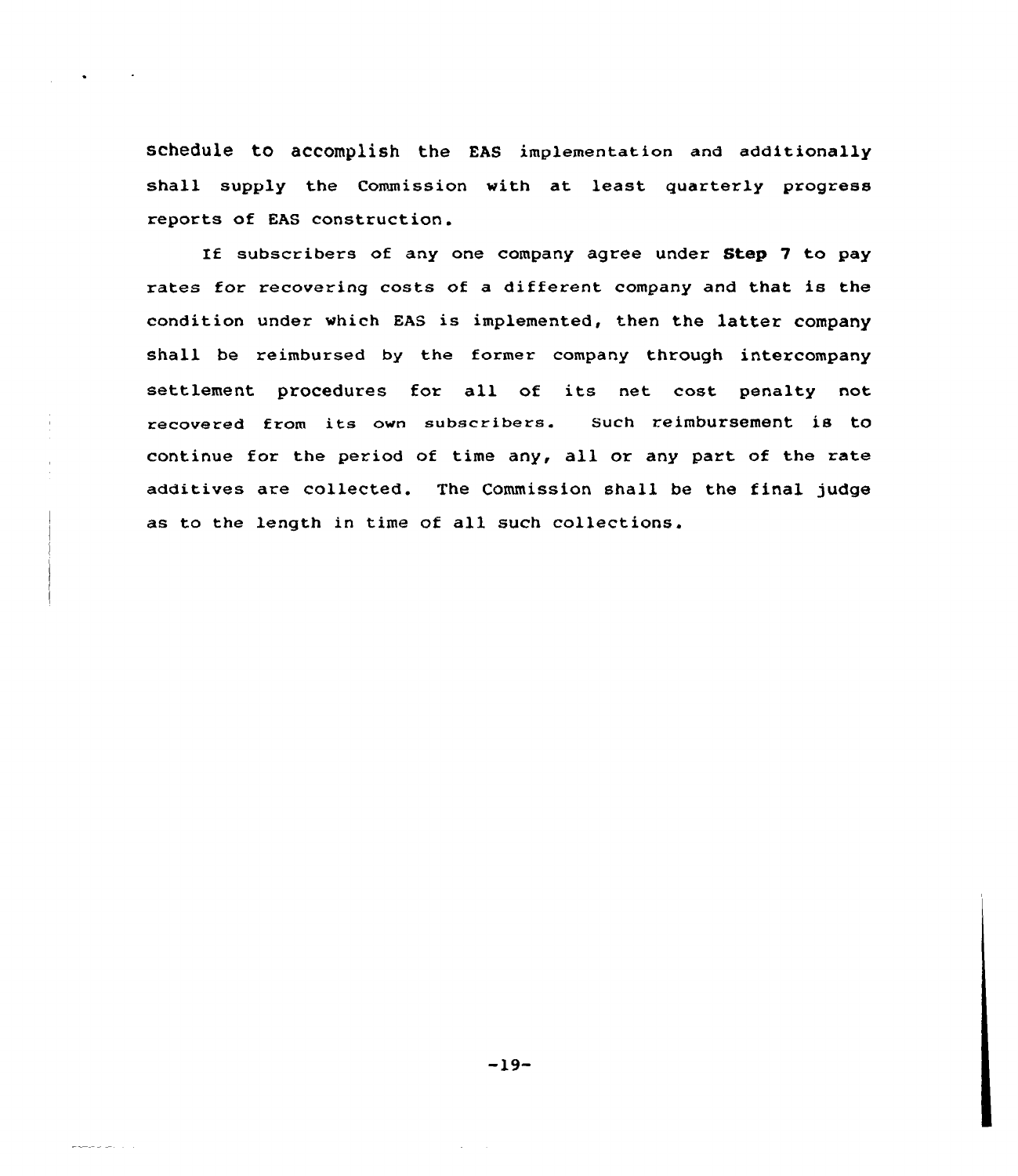# ATTACHMENT B

 $\mathbf{r}$ 

 $\bar{r}$ 

 $\frac{1}{4}$ 

# CASE NO. 9445

# SYNOPSIS OF SIGNATURES FROM STEP 2

| From<br>Exchange      | Total<br>Number of<br>Signatures | Number of<br>Signatures Required | Signatures : Sub-<br>cribers x 100 |
|-----------------------|----------------------------------|----------------------------------|------------------------------------|
| Butler                | 1,075                            | 208                              | 768                                |
| Alexandria            | 609                              | 141                              | 118                                |
| Independence          | 169                              | 152                              | 2.58                               |
| <b>Kentucky Metro</b> | 952                              | 762                              | 1.38                               |
| <b>TOTALS</b>         | 2,805                            | 1,263                            |                                    |

 $\frac{1}{\epsilon}$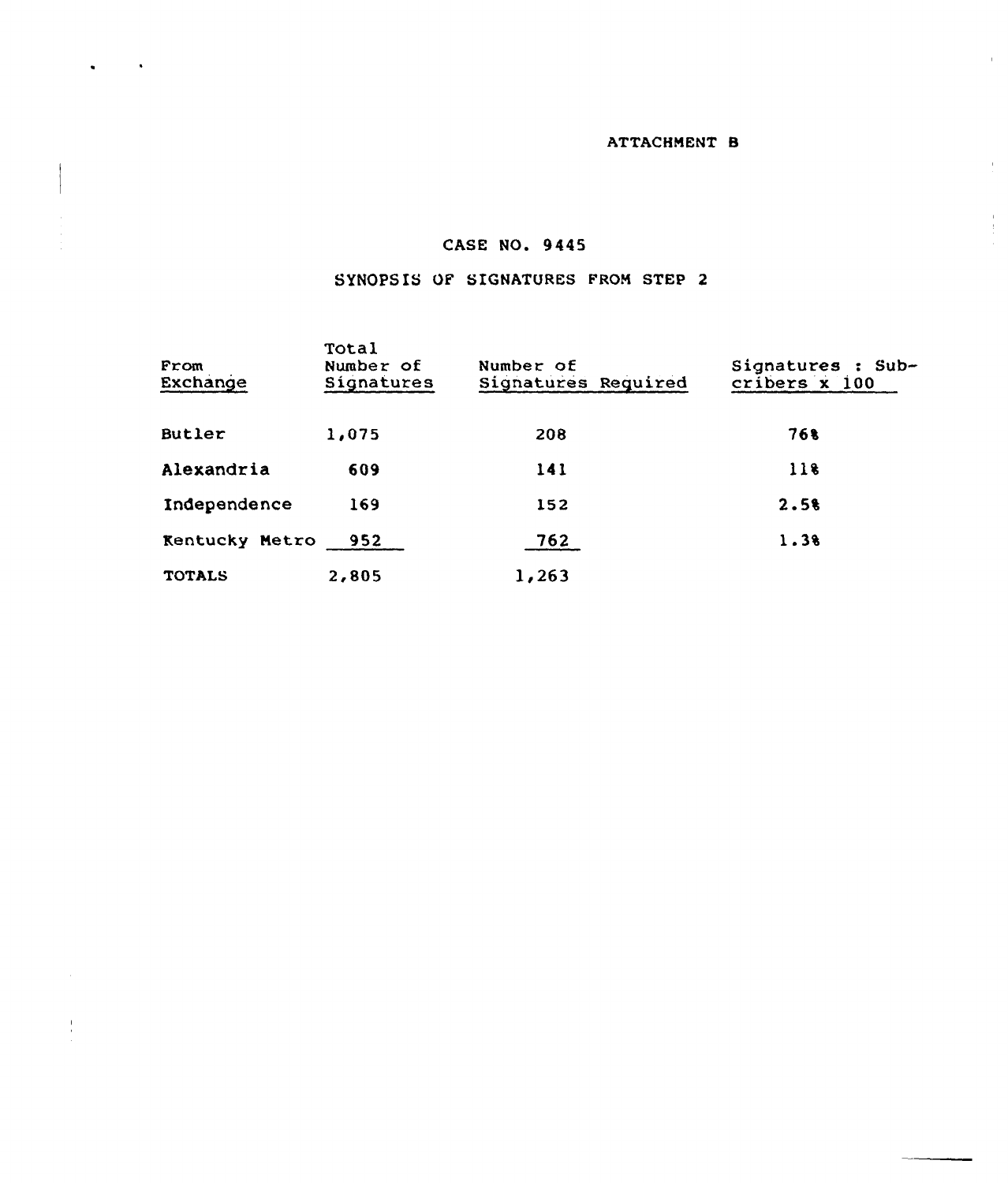ATTACHMENT C

| CALLING DATA FOR PERIOD<br>$MAX$ $1-31$ , 1986 |                                             |                                                                |                                                     |  |
|------------------------------------------------|---------------------------------------------|----------------------------------------------------------------|-----------------------------------------------------|--|
| $\blacksquare$<br><b>EAS ROUTE</b>             | <b>Messages</b><br>Per<br>Subscriber<br>(A) | Percentage<br>٥ť<br>Customers<br>Making 4 or<br>More Calls (B) | Percentage<br>٥Ē<br>Customers<br>Making No<br>Calls |  |
| Butler to Alexandria                           | 3.45                                        | 251                                                            | 441                                                 |  |
| <b>Butler to Independence</b>                  | 1.39                                        | 91                                                             | 71 L                                                |  |
| Butler to Ky. Metro.                           | 4.98                                        | 381                                                            | 201                                                 |  |

|                         | Messages<br>Per<br>Subscriber.<br>(C) | Percentage<br>оĒ<br>Customers<br>Making 2 or<br>More Calls(B) | Percentage<br>ОĒ<br>Customers<br>Making No<br>Calls |
|-------------------------|---------------------------------------|---------------------------------------------------------------|-----------------------------------------------------|
| Alexandria to Butler    | 0.92                                  | 14%                                                           | 75%                                                 |
| Independence to Butler  | 0.32                                  | 5ŧ                                                            | 919                                                 |
| Metro. to Butler<br>KY. | 0.09                                  | 21                                                            | 961                                                 |

 $\bar{\mathcal{A}}$ 

Minimum 4.00 required  $\lambda$ )  $(B)$ Minimum 50% required  $(C)$ Minimum 2.00 required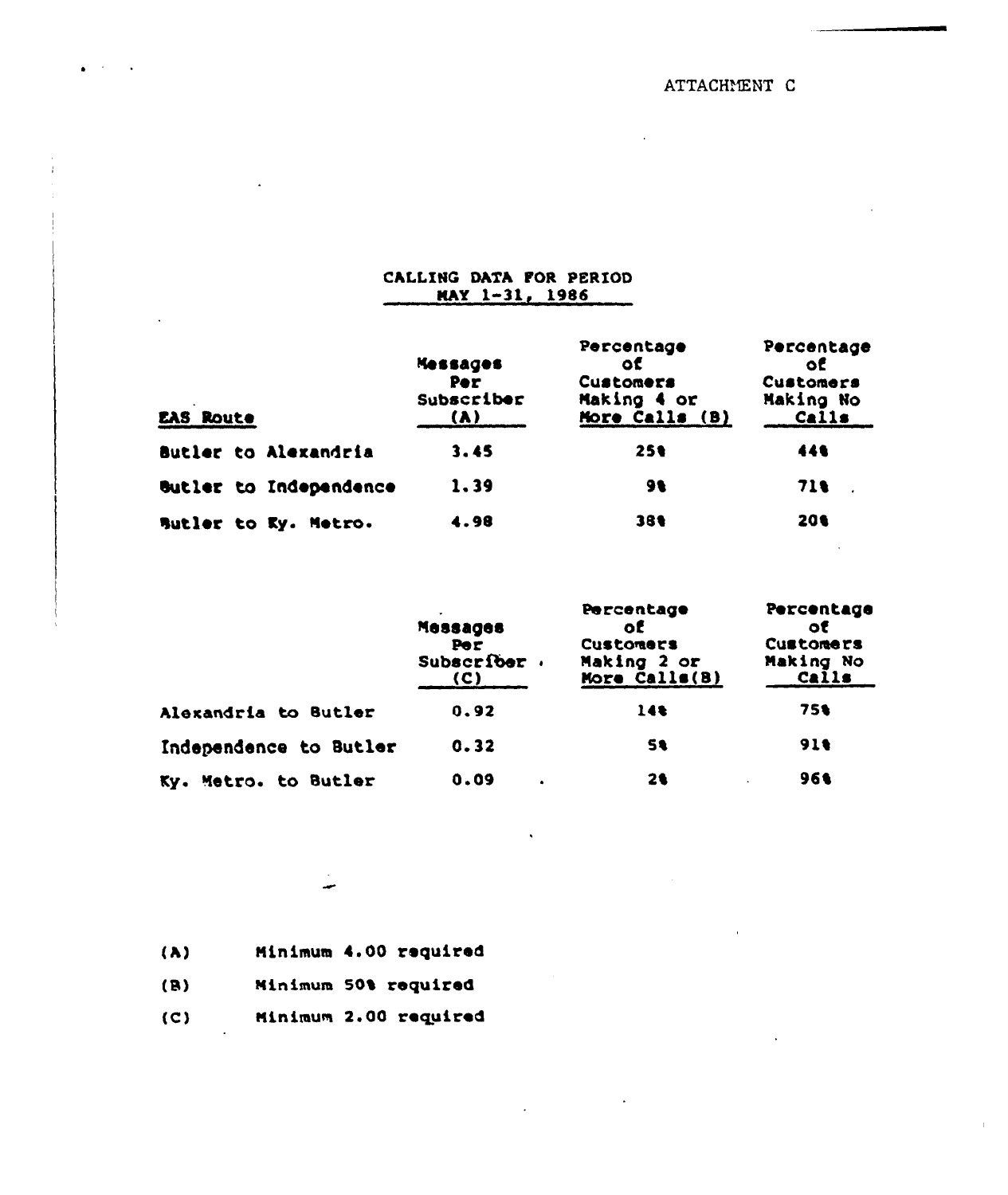CINCINNATI BELL INC.

د ده

Section 1 Original Page 9

### GENERAL REGULATIONS

- 7. Opt1onal Call 1ng Plans
	- a. General

Optional Calling Plans are special arrangements providing alternate rates applicable to regular fntrastate dfal station-to-station long d1stance calls placed during specified hours and between specif1ed exchanges

- b. Regulations Applicable to Optional Calling Plans
	- $(1)$  No adjustments in charges will apply until the one hour miminum usage period has been exceeded in any given month.
	- (2) The offering of this service is subject to the availability of facilities as determined by the Company.
	- (3) This service fs offered only fn those exchanges specified fn e. foll owf ng.
	- (4) Only one terminating exchange or group of exchanges will be available from each originating exchange.
	- (5) Two way service fs furntshed upon condftfon that the custower contracts for an adequate number of central office lines to permit use of this service without injurious effects upon it or any other service rendered by the Company. The Company may terminate or refuse to furnish such service to any applfcant, without incurring any liability, if the use of the service would interfere with or impair long distance message telecommunications service or any other service rendered by the Company.

**CHECKED** Public Service Commission 1881-8-9-52 marco **RATES AND TARIFFS** 



Effective November 1, 1981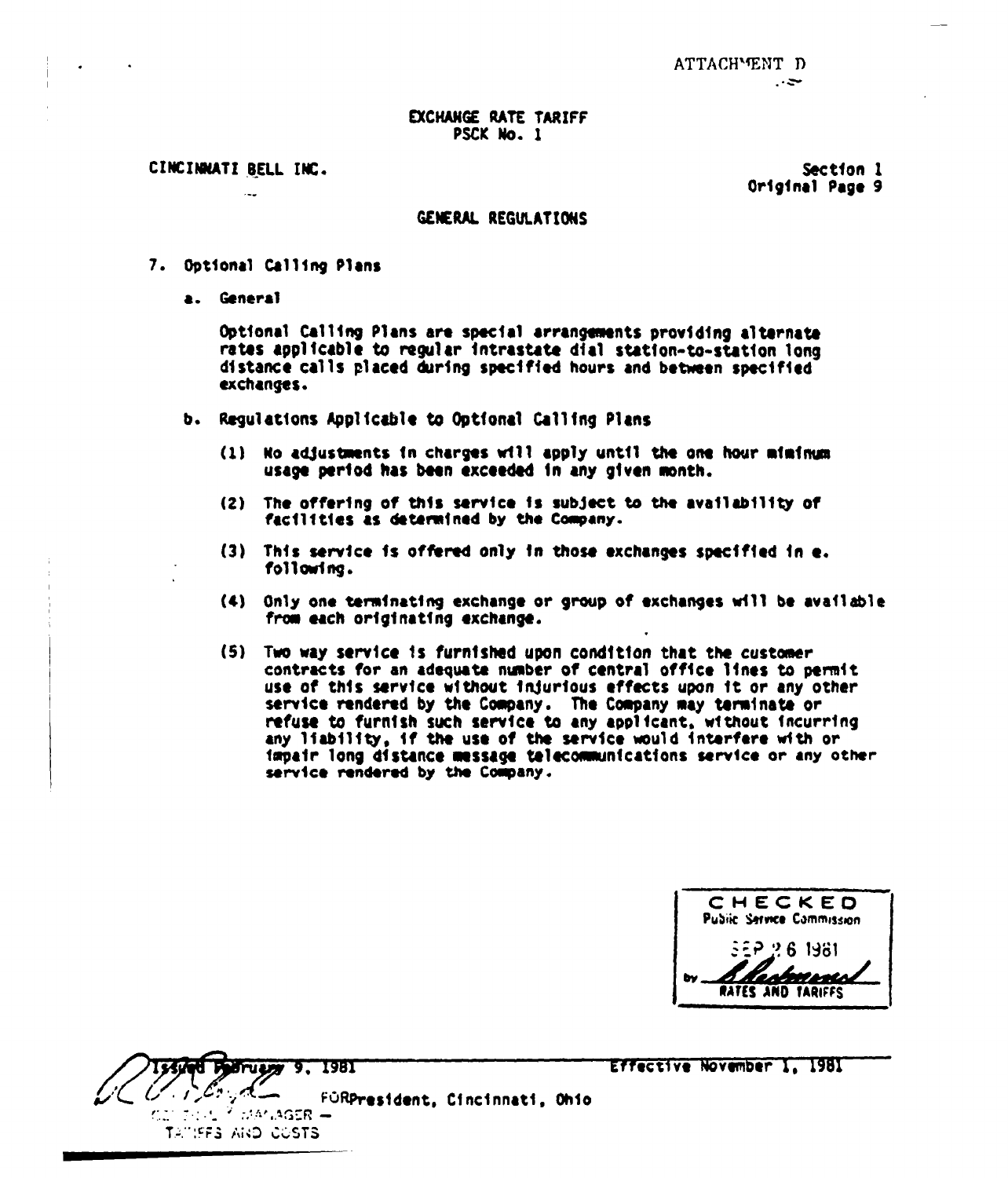CINClNNATI BELL INC.

Section 1 Orfgfnal Page 10

#### GENERAL REGULATIONS

- 7. Optional Callfng Plans (Cont'd)
	- b. Regulatfons Applicable to optional calling Plans (cont'd)
		- (6) <sup>A</sup> custeaer may not subscribe to both a one-way plan and a two-way plan during the same billing month.
		- (7) <sup>A</sup> one-minute mfnfmum applies to each completed call.
		- (8) The minimum contract period is one month.
		- (9) Service charges apply to establish Optional Calling Plans as specified in Section <sup>17</sup> of General Exchange Tariff URC No. 3.
		- (10) The applicable rates are derived from the message toll telephone rates of South Central Bell Telephone Company fn whfch thfs Company concurs and are the same as that Company's rates for Optional Calling Plans as set forth in its General Subscriber Services Tariff, URC Tariff 1A. The rates for Optional Calling Plan service will be adjusted to reflect any change in the message toll telephone rates and the related Optional Calling Plan rates of South Central Bell Telephone Company,
		- (11) The rates for Optional Calling Plans are fn addition to those for Sasfc Exchange Service.

CHECKED Public Service Commission '';i p;> 6 13ii< RATES AND TARIFFS

Podrugov 9, 1981 FORPresident, Cincfnnatf, Ohio GENERAL  $^{\prime\prime}$  MANAGER — TARIFFS AND COSTS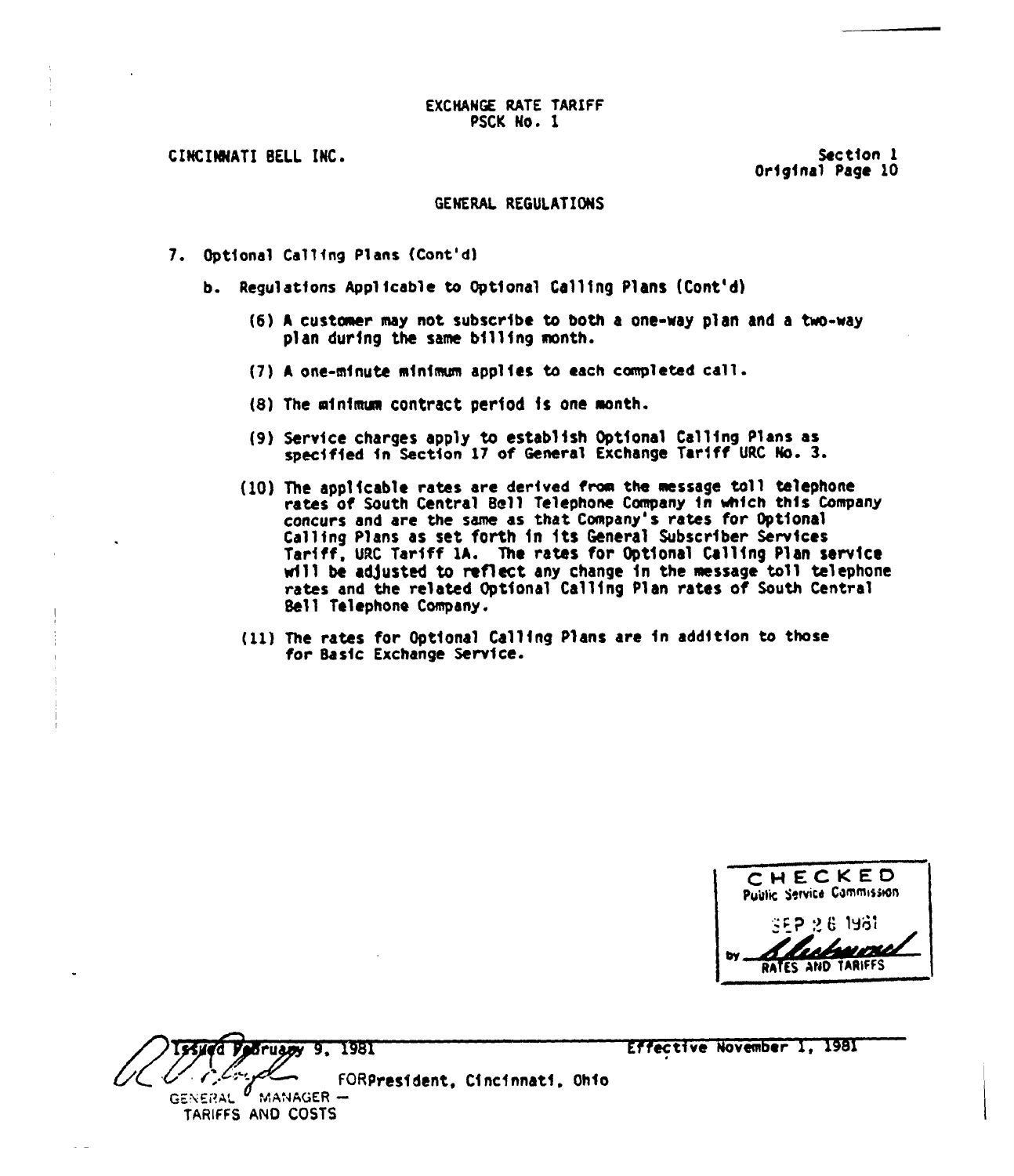CINCINNATI SELL INC.

Sectfon 1 Orfgfnal Page ll

#### GENERAl REGUlATIONS

- 7. Optfonal Callfng Plans (Cont'd)
	- c. Plan 1 One-way Measured Extended Community Calling
		- (1) One-way Neasured Extended Coneunfty Call fng, durfng the hours fndfcated, fs furnfshed only on dfal statfon-to-statfon calls originating one-way outward from the Optional Calling Plan customer's telephone to telephones in the prescribed terminating exchange or exchanges.
			- (a) Resfdence Only

From 5 PM to but not including 8 AM all days and from 8 AM to but not including 5 PM Saturday and Sunday.

(f) Rates

|              | <b>To11</b><br>Mileage                          | Monthly<br>Rate                |                           |
|--------------|-------------------------------------------------|--------------------------------|---------------------------|
| Rate<br>Band | <b>Step</b><br>To Longest<br>Point              | First<br>Hour                  | Each<br>Add'1<br>1/10 Hr. |
| A<br>G<br>8  | $1 - 10$<br>$11 - 16$<br>$17 - 22$<br>$23 - 30$ | \$3.50<br>4.65<br>5.90<br>6.85 | . 35<br>.46<br>.59<br>.68 |
|              | $31 - 40$                                       | 7.85                           | .78                       |

(b) Business or Residence

All hours.

(f) Rates

|       | <b>To11</b><br><b>Mileage</b> | Monthly Rate  |                  |
|-------|-------------------------------|---------------|------------------|
| Ra te | Step<br>To Longest            | First         | Each<br>Add'1    |
| Band  | Point                         | Hour          | $1/10$ Hr.       |
| A     | 1-10                          | \$5.55        | $\textbf{s}$ .55 |
| G     | $11 - 16$                     | 7.50          | .75              |
| B     | 17-22                         | 9.45          | .94              |
| C.    | <u>23-30</u>                  | <u> 10.95</u> | 1.09             |
|       | $31 - 40$                     | 12.60         | 1.26             |

CHECKED Public Service Commission ==~:?6 t98i SEP 16 1981 I

sued February 9, 1981 **Effective November 1, 1981** 

~uR Presfdent, Cfncfnnatf, Ohfo

 $G$ ENERAL  $^6$  . MANIAGER  $-$ TARIFFS AND COSTS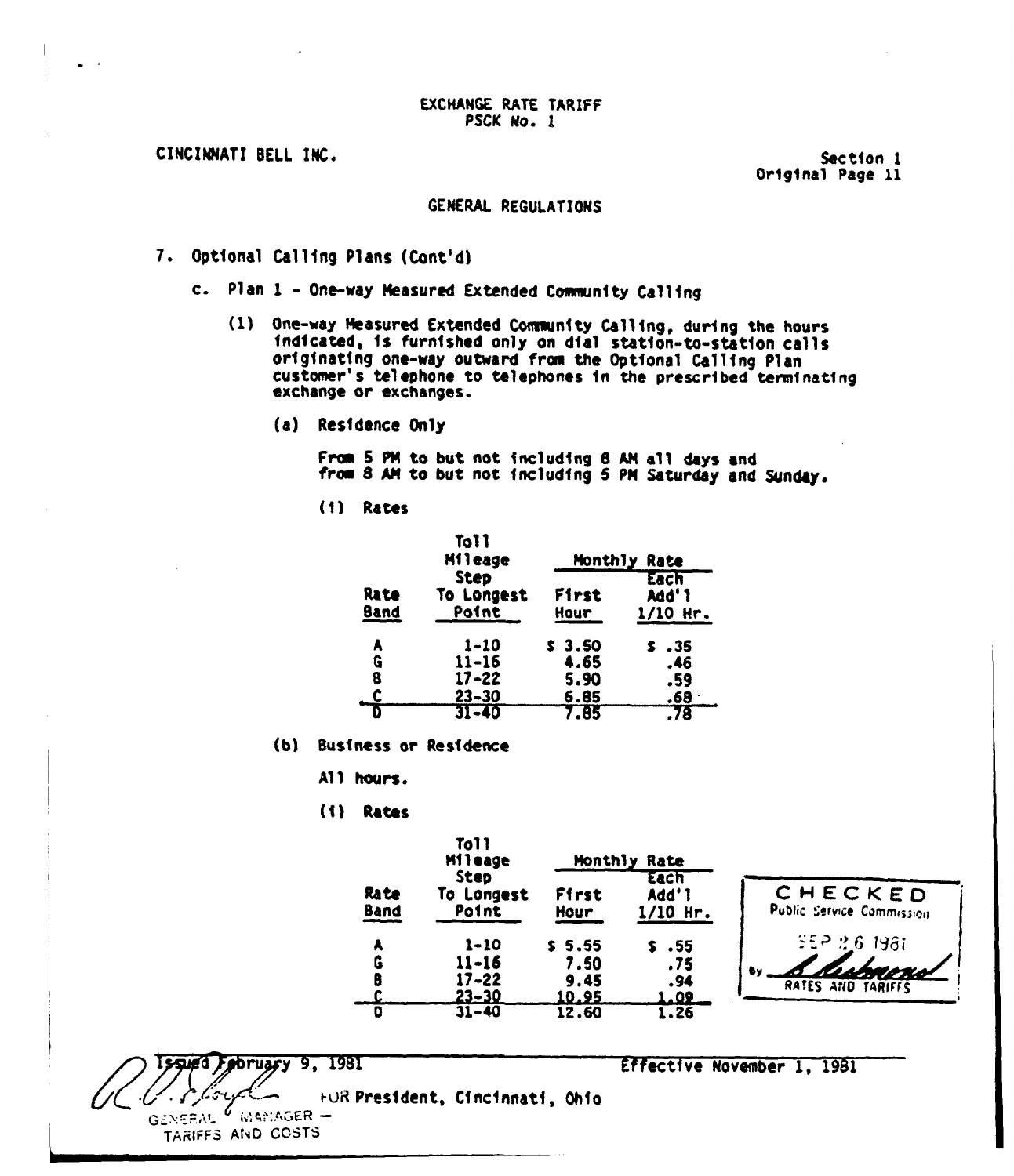CIHCINMATI BELL INC.

Sectfon 1 Original Page 12

### GENERAL REGULATIOHS

- 7. Dptfonal Calling Plans (Cont'd)
	- d. Plan 2 Two-way Measured Extended Community Calling
		- (1) Two-way Measured Extended Community Calling, all hours, is furnished only on (1) dial station-to-station calls originating one-way outward from the Optional Calling Plan customer's telephone to telephones in the prescribed terminating exchange or exchanges; and (2) all dial station-to-station calls in the reverse direction orfgfnfated by any telephone fn the termfnatfng exchange or exchanges, and completed as an outgoing call to the telephone of the customer to the plan. Usage time on calls in both directions will be accranulated and the total time thus deterrmfncd wfll apply as total usage for the month in which billed.
			- (al Business er Resfdence
				- All hours.
				- Rates

|                      | <b>To11</b><br>Mileage             | Monthly<br>Rate |                             |
|----------------------|------------------------------------|-----------------|-----------------------------|
| Ra te<br><b>Band</b> | <b>Step</b><br>To Longest<br>Point | First<br>Hour   | Each<br>Add'l<br>$1/10$ Hr. |
| A                    | 1-10                               | \$6.05          | .60                         |
| G                    | $11 - 16$                          | 8.00            | .80                         |
| 8                    | $17 - 22$                          | 9.95            | .99                         |
|                      | 23-30                              | <u> 11.45 </u>  | <u>1.14</u>                 |
|                      | $31 - 40$                          | 13.10           | 1.31                        |

| CHECKED<br><b>Public Service Commission</b> |
|---------------------------------------------|
| 35P 2.6 1981<br><b>S Resembre</b>           |
|                                             |

Porusyy 9, 1981 r.UR President, Cincinnati, Ohio ግሊህ ገ TARIFES AND CUSTS

Kffectfve NOvember 1, 1981